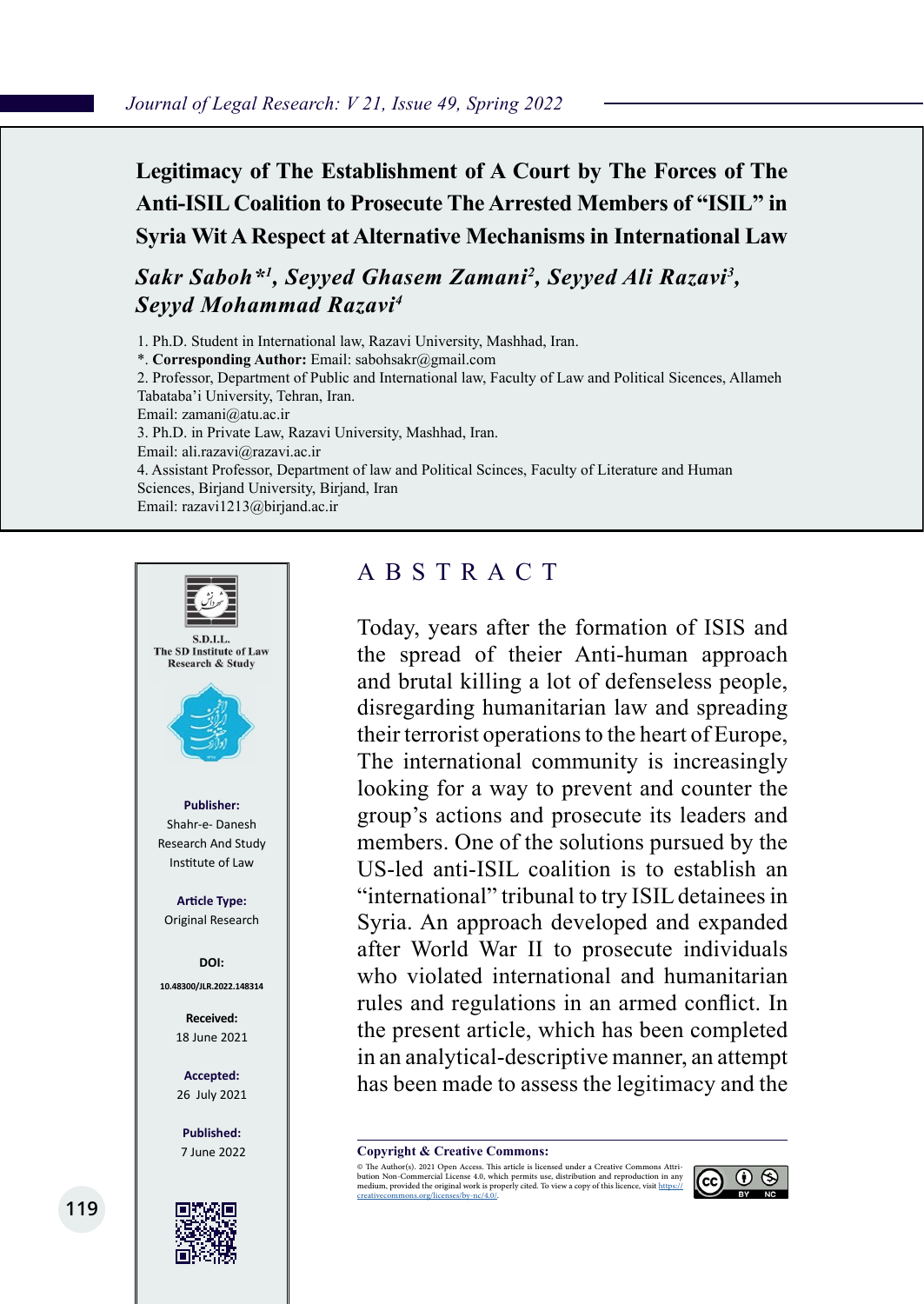degree of compliance of the establishment of such a reference with the rules and regulations of international law. Based on the findings of this study, it seems that the establishment of such a court is against the rules of international law and the UN Charter, and in addition to violating the sovereignty of Syria, it is also against the provisions of the statute of the International Criminal Court.

**Keywords:** Anti-ISIL Coalition, ISIL, Syria, Violation of Sovereignty, Security Council, International Criminal Court.

**Funding:** The author(s) received no financial support (funding, grants, sponsorship) for the research, authorship, and/or publication of this article.

#### **Author contributions:**

Sakr Saboh: Conceptualization, Methodology, Formal analysis, Investigation, Resources, Writing - Original Draft.

Seyed Ghasem Zamani: Data Curation, Supervision, Project administration.

Seyyed Ali Razavi: Writing - Review & Editing.

Seyyed Mohammad Razavi: Supervision.

**Competing interests:** The authors declare that they have no competing interests.

#### **Citation:**

**Saboh, Sakr, Seyyed Ghasem Zamani, Seyyed Ali Razavi & Seyyd Mohammad Razavi. "Legitimacy of The Establishment of A Court by The Forces of The Anti-ISIL Coalition to Prosecute The Arrested Members of "ISIL" in Syria Wit A Respect at Alternative Mechanisms in International Law" Journal of Legal Research 21, no. 49 (June 7, 2022): 119-144.**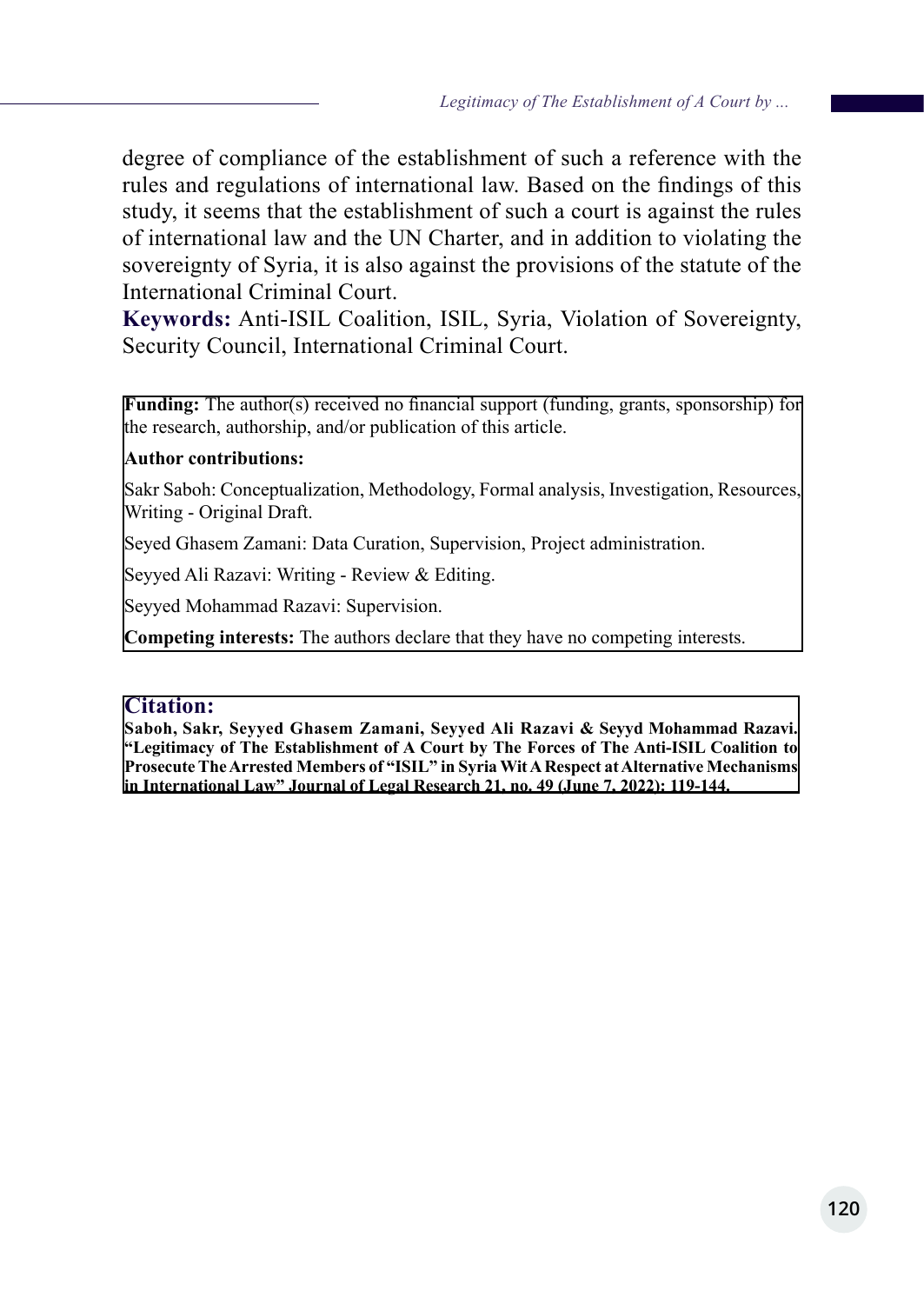## Extended Abstract

Today, years after the formation of ISIS and the spread of theier Anti-human approach and brutal killing a lot of defenseless people, disregarding humanitarian law and spreading their terrorist operations to the heart of Europe, The international community is increasingly looking for a way to prevent and counter the group's actions and prosecute its leaders and members. One of the solutions pursued by the US-led anti-ISIL coalition is to establish an "international" tribunal to try ISIL detainees in Syria. An approach developed and expanded after World War II to prosecute individuals who violated international and humanitarian rules and regulations in an armed conflict. In the present article, which has been completed in an analytical-descriptive manner, an attempt has been made to assess the legitimacy and the degree of compliance of the establishment of such a reference with the rules and regulations of international law. Based on the findings of this study, it seems that the establishment of such a court is against the rules of international law and the UN Charter, and in addition to violating the sovereignty of Syria, it is also against the provisions of the statute of the International Criminal Court.

The crimes committed by ISIL are clearly provided for in Articles 5 to 9 of the Rome Statute. The actions taken by ISIL are among the crimes covered by Article 5 of the Statute of the International Criminal Court; Crimes such as mass executions, sexual abuse and rape, as well as torture and genocide by ISIS forces, fall into this category. The severity of the crimes committed by this group is not less than the crimes committed in the former Yugoslavia or Rwanda, but perhaps for political reasons that arised from the interests of powerful states, it prevents the real confrontation and confrontation of the perpetrators of these crimes.

The continued freedom of action of ISIL in the absence of a coordinated and law-abiding international response, although fraught with complex political and security issues, will be a major concern for the prospect of international law and the rule of law in the region. Thus, the legal community can draw attention to pathology, reform and revision of norms by making proper use of the existing capacities in the international legal system.

The war in Syria has become a military base for powerful states who, relying on unacceptable legal interpretations such as implied consent, humanitarian intervention, legitimate defense against ISIS, etc., sometimes target the country and never express their remorse for what they have done And they do not regret it, but on the contrary try to justify their action as legal or legitimate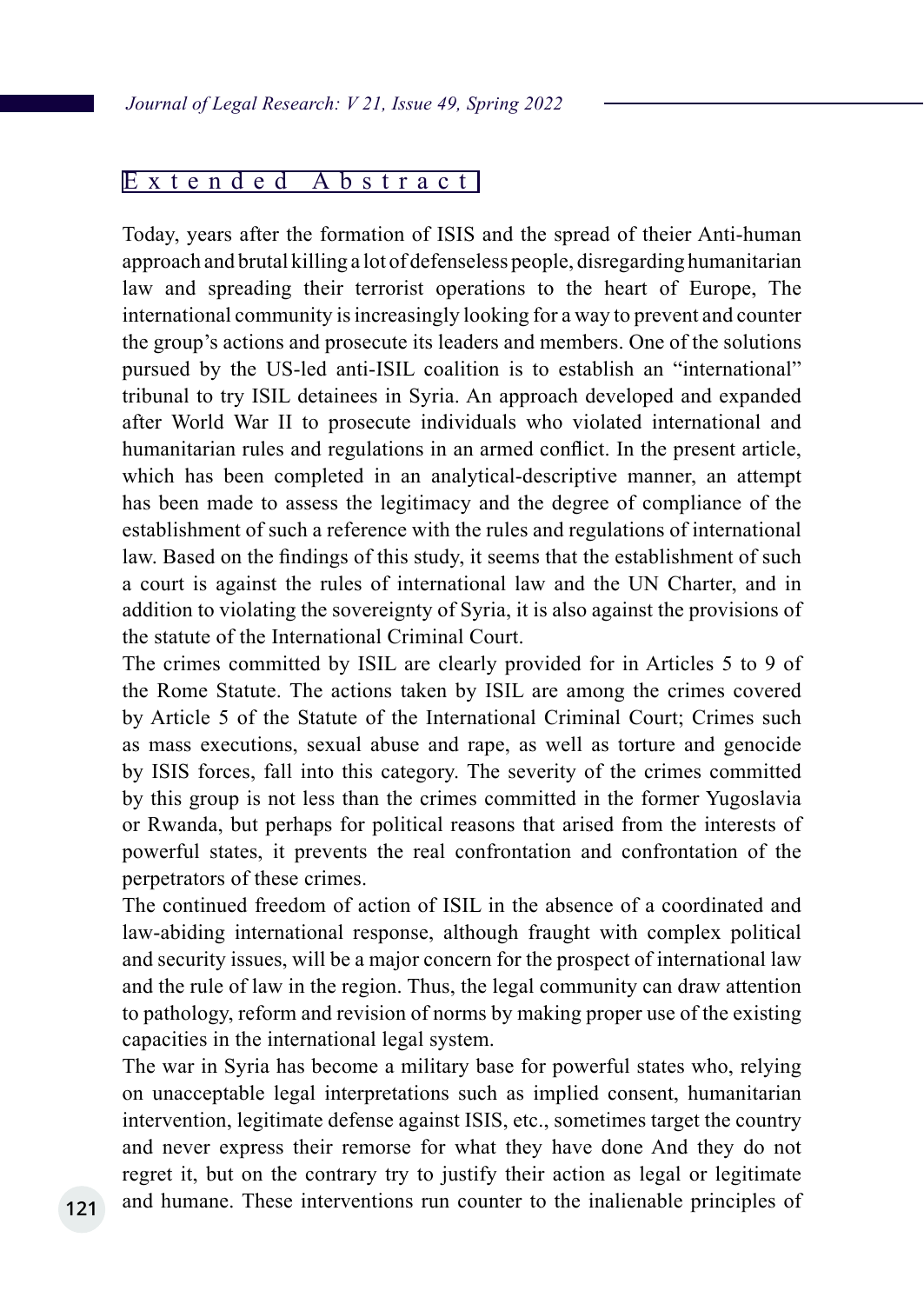international law, such as the principle of non-interference in the internal affairs of states, the principle of sovereignty and territorial integrity, the principle of non-use of force and the principle of non-aggression.

The principle of sovereignty and equality of states is one of the basic and important principles on which the Charter of the United Nations is based, and the pillars of the United Nations, as the guardians of this document, have the duty to respect and monitor its implementation. The aim is to oblige states not to resort to force to maintain international peace and security, which is a guarantee for maintaining the equality and sovereignty of nations. The conclusion is that exceptions to this principle must be granted in certain circumstances. Only in three cases can states use force in the territory of another state: the explicit consent of the state, legitimate defense, and the enforcement of executive measures by the Security Council under Article 42 of the Charter. Any use of force outside of these cases is illegal and a clear violation of the Charter of the United Nations.

According to the mechanisms for dealing with impunity provided for in the Statute of the International Criminal Court, international criminal law, among these mechanisms, is theoretically possible to refer the situation in Syria to the Court or through the Security Council or the acceptance of the Court by the Syrian government.

But in practice, the mechanism for combating impunity in Syria during the conflict can be done by the Syrian government by concluding a judicial assistance agreement with one country. But at the end of the conflict, the Syrian government can punish the perpetrators (members of the ISIS terrorist group) by holding trials in the national court in accordance with Article 17. Therefore, the establishment of an international criminal court by coalition forces against ISIL to try the detainees of members of this terrorist group in prisons in Syria (in al-Hasakah province) is against the rules and regulations of international law and gives them international responsibility.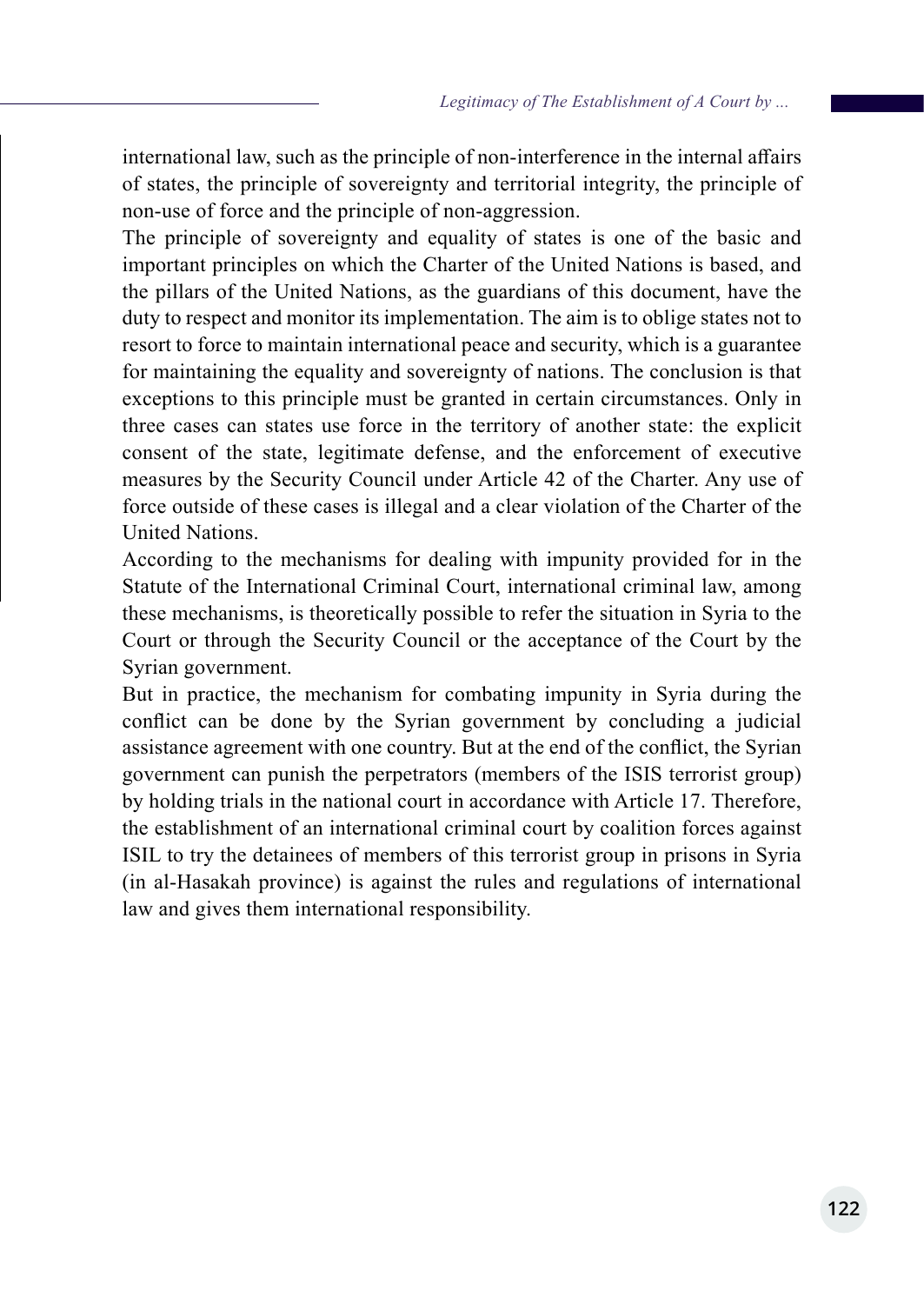**مشــروعیت ایجــاد دادگاه توســط نیروهــای ائتــاف ضــد داعــش بــرای محاکمــه اعضــای دســتگیر شــده »داعــش« در ســوریه بــا نگاهــی بــه ســازکارهای جایگزیــن در حقــوق بینالملــل کیفــری**

**4 3 سید محمد رضوی 2 سید علی رضوی \*،1 سیدقاسم زمانی صقر صبوح**

.1 دانشجوی دکتری حقوق بینالملل، دانشگاه علوم اسالمی رضوی، مشهد، ایران. Email: sabohsakr@gmail.com **:مسئول نویسنده\***  .2 استاد، گروه حقوق عمومی و بینالملل، دانشکده حقوق و علوم سیاسی دانشگاه عالمه طباطبایی، تهران، ایران. Email: zamani@atu.ac.ir .3 دکتری حقوق خصوصی، دانشگاه علوم اسالمی رضوی، مشهد، ایران. Email: ali.razavi@razavi.ac.ir .4 استادیار، گروه حقوق و علوم سیاسی، دانشکده ادبیات و علوم انسانی، دانشگاه بیرجند، بیرجند، ایران. Email: razavi1213@birjand.ac.ir



## **چکیده:**

امــروزه بــا گذشــت ســالها از شــکل $\mathbb{R}_{\geq 0}$  «داعــش» و گســترش رویکـرد ضـد بشـری و سـبعانه ایـن گـروه در کشـتار مـردم بیدفـاع، رعایــت نکــردن مقــررات حقــوق بشردوســتانه و گســترش عملیــات تروریســتی آنهــا بــه قلــب اروپــا، جامعــه جهانــی بیــش از پیــش درصـدد یافتـن راهکارهایـی بـرای پیشـگیری و مقابلـه بـا اقدامـات ایــن گــروه و محاکمــه ســران و اعضــای آن اســت. یکــی از ایــن راهکارهــا کــه توســط ائتــاف ضــد داعــش بــه رهبــری آمریــکا دنبــال میشــود، ایجــاد یــک دادگاه »بینالمللــی« بــرای محاکمــه نیروهـای بازداشـت شـده »داعـش« در سـوریه اسـت. رویکـردی کـه پـس از جنـگ جهانـی دوم، بـا هـدف محاکمـه اشـخاصی کـه در یک مخاصمــه مســلحانه، قواعــد و مقــررات بینالمللــی و بشردوســتانه را نقـض نمودهانـد، شـکل گرفتـه و گسـترش یافـت. در نوشـتار حاضـر کـه بـه شـیوه تحلیلـی ـ توصیفـی بـه سـرانجام رسـیده تـاش شـده

کپیرایـت مقالـه در مجلـه پژوهشـهای حقوقـی نـزد نویسـنده )هـا( حفـظ مـی شـود. کلیـه مقاالتـی کـه در مجلـه پژوهشـهای حقوقـی منتشـر مـی شـوند بـا دسترسـی آزاد هسـتند. مقـاالت تحـت شـرایط شـوند مـی منتشـر Creative Commons Attribution Non-Commercial License 4.0 مجـوز کـه اجـازه اسـتفاده، توزیـع و تولیـد مثـل در هـر رسـانه ای را مـی دهـد، بـه شـرط آنکـه بـه مقاله اسـتناد شـود. جهـت اطالعـات بیشـتر میتوانیـد بـه صفحـه سیاسـتهای دسترسـی آزاد نشـریه مراجعـه کنیـد.

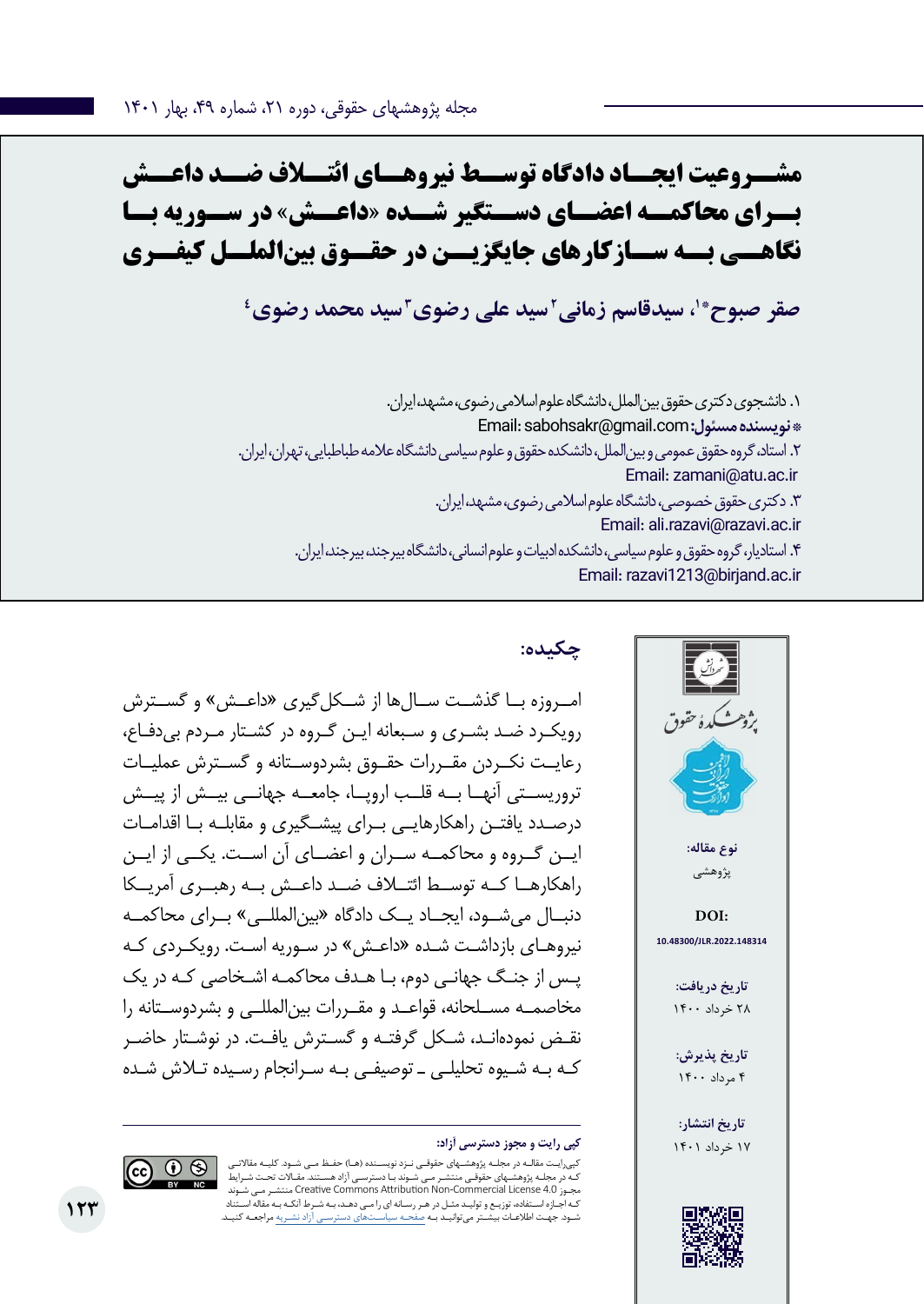مشـروعیت و میـزان انطبـاق ایجـاد چنیـن مرجعـی بـا مقـررات و ضوابـط حقـوق بینالملـل سـنجیده شـود. بـر اسـاس یافتههـای ایـن پژوهـش بـه نظـر میرسـد، ایجـاد چنیـن دادگاهـی مخالـف قواعـد حقــوق بینالملــل و منشــور ملــل متحــد بــه شــمار آمــده و ضمــن نقــض حاکمیــت کشــور ســوریه، برخــاف مقــررات اساســنامه دیــوان کیفــری بینالملــل نیــز میباشــد.

#### **کلیدواژهها:**

اائتالف ضد داعش، داعش، سوریه، نقض حاکمیت، شورای امنیت، دیوان کیفری بینالمللی.

**حامی مالی:**  این مقاله هیچ حامی مالی ندارد. **مشارکت نویسندگان:**  صقر صبوح: مفهومسازی، روششناسی، تحلیل، تحقیق و بررسی، منابع، نوشتن - پیشنویس اصلی. دکتر سید قاسم زمانی: نظارت بر دادهها، نظارت، مدیریت پروژه. دکتر سید علی رضوی: نوشتن - بررسی و ویرایش. دکتر سید محمد رضوی: نظارت. **تعارض منافع:**  بنابر اظهار نویسندگان این مقاله تعارض منافع ندارد.

#### **استناددهی:**

صبوح، صقر، سیدقاسم زمانی، سید علی رضوی و سید محمد رضوی، »مشروعیت ایجاد دادگاه توسط نیروهای ائتلاف ضد داعش برای محاکمه اعضای دستگیر شده «داعش» در سوریه با نگاهی به سازکارهای جایگزین در<mark>)</mark> حقوق بین الملل کیفری». *مجله پژوهشهای حقوقی ۲*۱، ش. ۴۹ (۱۷ خرداد ۱۴۰۱): ۱۲۹–۱۴۴.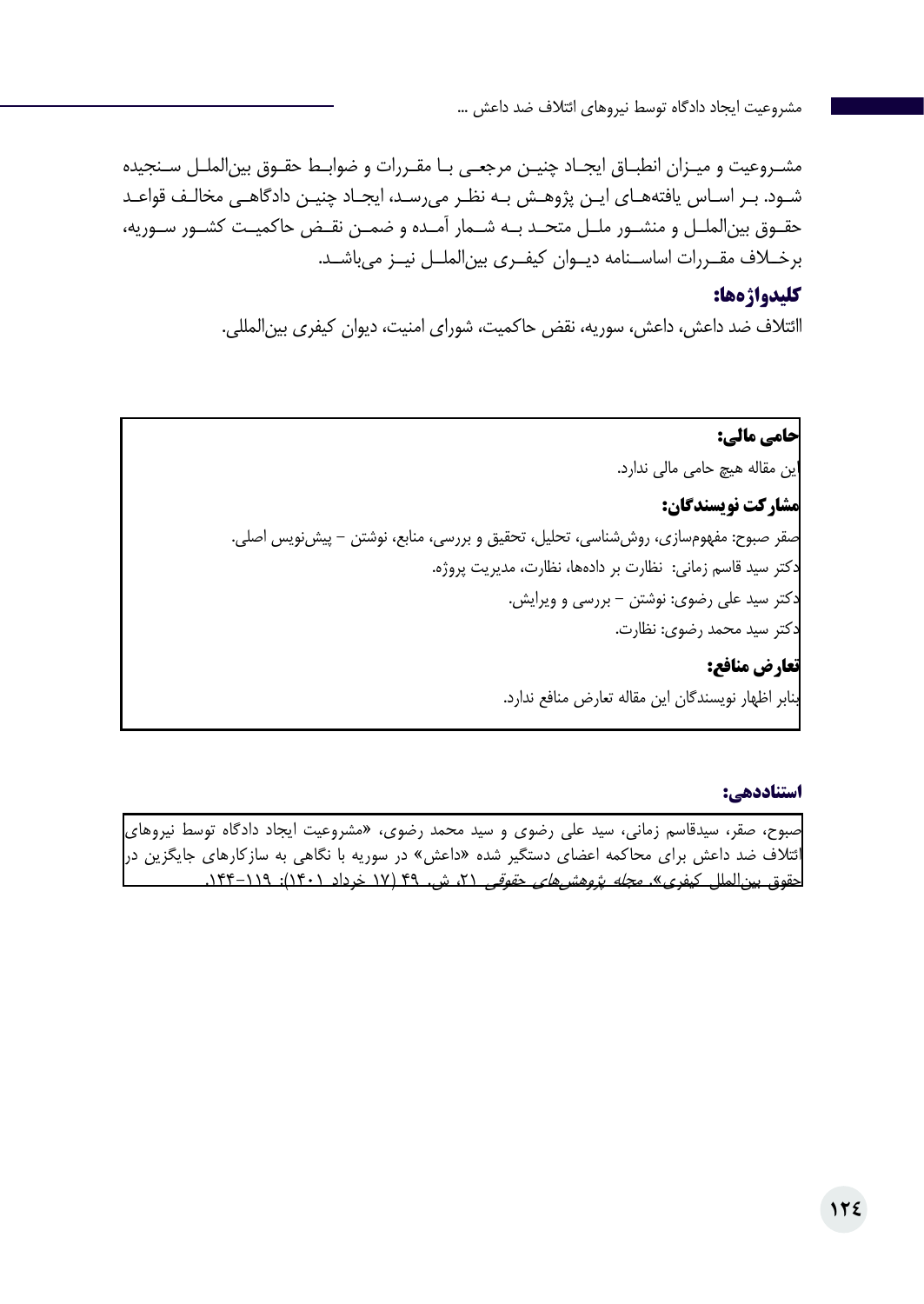**مقدمه**

گستردگی اثرات زیانبار جنایات بینالمللی بهویژه در دو قرن حاضر، جامعه بینالمللی را به واکنش واداشته است'. دولتها در نیمه دوم قرن بیستم بر آن شدند که سازکاری برای مبارزه با بی کیفری این متهمان بیاندیشند. محاکمات صورت گرفته از بریساخ تا رم به ویژه دادگاههای نورنبرگ و توکیو، یوگسلاوی سابق و رواندا،<sup>۲</sup> همچنین دادگاههای کیفری مختلط<sup>۳</sup> نشاندهنده جدیت جامعه بین|لمللی در مبارزه با بیکیفری مرتکبان جنایات بینالمللی است. دراینراستا کنوانسیونها و معاهدات بینالمللی تصویب و منعقد شدند. این تدابیر معطوف به الزام دولتها به جرمانگاری داخلی، صالحیت محاکم کیفری ملی و پیشبینی تدابیری برای پیشگیری از اقدامات تروریستی بوده است، اما این 4 روند مبارزاتی به کاهش این پدیده منجر نشده است.

در اساسنامه رم که با الزماالجرا شدن آن در سال 2002 دیوان کیفری بینالمللی تشکیل شد، یکی از اهداف اصلی تشکیل این مرجع را مبارزه با بی کیفری جنایات بینالمللی دانسته است.<sup>۵</sup> دیوان<br>با تعریف این هدف بیای خود بوم هدی به آمدن یک باز آیها زهای دیبینه جامعه بینالمللی دارد گ با تعریف این هدف برای خود، سعی در برآوردن یکی از آرمانهای دیرینه جامعه بینالمللی دارد. ً باوجوداین، صالحیت دیوان، تکمیلی است و اصوال دیوان در صورتی به موضوعی رسیدگی میکند که دولت صلاحیتدار نسبت به آن رسیدگی نکرده باشد.<sup>۷</sup> اصل صلاحیت تکمیلی بر پایه این تفکر شکل گرفته است که پاسخدهی به جنایات بین|لمللی اصولا در صلاحیت دولتها و مراجع قضایی ً آنان است و دیوان صرفا هنگامی قدم به عرصه عدالت جزایی مینهد که بیم بیکیفرماندن 8مرتکبان جنایات بین|لملل*ی* برود.<sup>۹</sup>

.1 هیبت اهلل نژندی منش، مطلب علویان و علی دادگر، »سازوکارهای دیوان بینالمللی کیفری برای مبارزه با بی کیفری»، فص*لنامه قضاوت ۱*۸۸(۱۳۹۵)، ۹۱.

.2 مجتبی جانیپور، سکینه خانعلیپور واجارگاه، »ارجاع جنایتهای بینالمللی به دیوان کیفری بینالمللی توسط شورای امنیت و آثار آن»، *فصلنامه مطالعات حقوقی* ۳(۱۳۸۹)، ۲.

3. Frederic Megret, "International Criminal Law:A New Legal Hybrid? (2003)" , http//papers.ssrn. com/so13/papers.Clim?Abstract–id=269382accessed3July2012,183-189

۴. محمود صابر و ولی|لله صادقی، «آموزهشناسی مسأله صلاحیت دیوان کیفری بین|لمللی در رسیدگی به تروریسم»، فصلنامه تعالی حقوق 4)1392(، 148

.5 علی خالقی و امیر مسعود مظاهری، »عدم تمایل دولت به رسیدگی: یکی از مبانی قابلیت پذیرش موضوع در دیوان کیفری بینالمللی»، *فصلنامه حقوق- مجله دانشکده حقوق و علوم سیاسی* ۱۳۹۱/۳، ۱۶۰.

۶ـ نصرالله ابراهیمی، «درآمدی بر تأسیس دیوان کیفری بین|لمللی و ارزیابی اساسنامه آن»*، مجله حقوقی بین|لمللی* ١٣٢٢/١٥٢٢٥ - ٢٢٢٥).

۷. امیرمسعود مظاهری، *اصل صلاحیت تکمیلی دیوان بین المللی کیفری* (تهران، نشر میزان، ۱۳۹۱): ۲۱–۲۲. 8. Roy W. Gutman, "Remarks at the dinner for Boston Area International Law Professors at New England School of Law", *6 New Eng. Intl & Comp. L. ANN*.1,2(2002): 25-27

۹. رابرت کرایر و دیگران، *درآمدی بر حقوق و آیین دادرسی بین المللی کیفری*، جلد اول، ترجمه حسین فخر و داوود کوهی )تهران؛ انتشارات مجد، 1393(: 251-249؛ سید قاسم زمانی و هاله حسین اکبرنژاد، »اصل صالحیت جهانی در آینه دیوان کیفری بین|لمللی»، *فصلنامه پژوهش حقوق و سیاست ۱*۲۶۸(۱۳۸۸): ۲۰۵.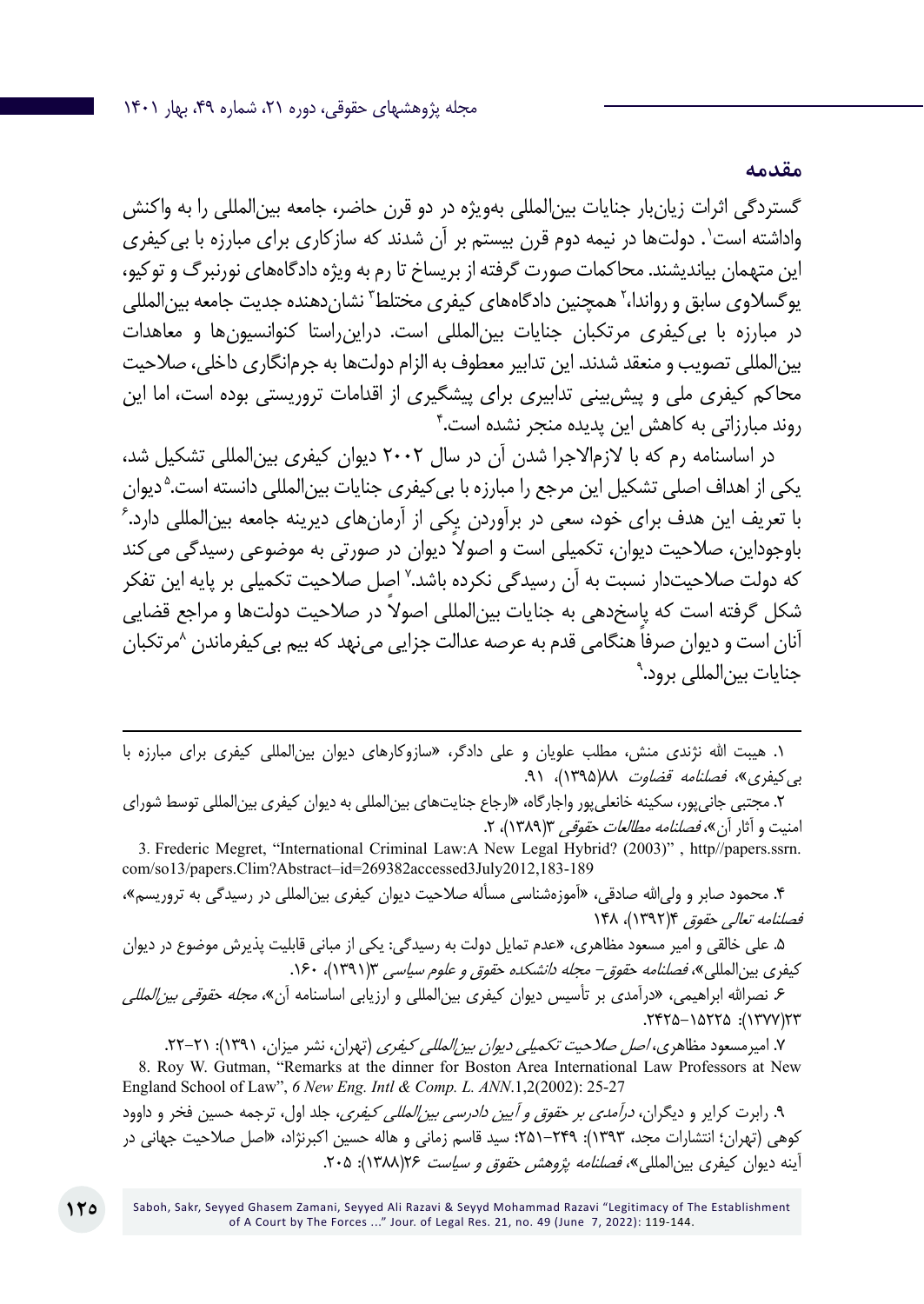در معنای ساده به زبان حقوقی، »بیکیفری« عبارت است از »به مجازات نرسیدن کسی که مرتکب جرم شده است«. از دیدگاه حقوق بینالملل کیفری که در برخی موارد نقض حقوق بشر را موجب مسؤولیت کیفری میداند، بی *ک*یفری بدین معنی است که «عاملان نقض حقوق بشر از هرگونه<br>تحقیق، تعقیب، دستگیری و محاکمه بگریزند و به مجازات متناسب با رفتار ضد انسانی خود نرسند.»<sup>۱۰</sup>

امروزه نقض آشکار حقوق بشر، آن هم به شکل نقض و تخلف شدید و خشونتآمیز از حقوق اساسی بشری، جنایت ضد بشری و تهدیدی علیه صلح و امنیت بشری به شمار میآید. این جنایات، اقداماتی خشونتآمیز هستند که متضمن نقض یا سلب حقوق اساسی افراد انسانی است. البته اینگونه رفتارها اصول کلی حقوقی مشخص را زیر پا نهاده و به کانون توجه و نگرانی جامعۀ بین|لمللی تبدیل<br>م<sub>ہ '</sub>شود.''

گروه موسوم به دولت اسلامی عراق و شام (داعش)، گروه تروریستی مسلح با اندیشه و شیوۀ سلفی جهادی است که از منظر گرایشهای عقیدتی و فکری و نیز چهارچوب رفتاری، رویکرد یکسانی با القاعده دارد و اعضای آن تشکیل خالفت اسالمی و اجرای شریعت در عراق و سوریه را هدف غایی قلمداد کردهاند. با توجه به اوج گرفتن فعالیت تروریستی و ضدبشری داعش، اغلب مردم جهان و افکار عمومی و مجامع بینالمللی با جنایات متعدد این گروه آشنا شده و تصاویر روشهای فجیع ارتکاب این جنایتها در دسترس است12.

جنایات ارتکابی داعش، به وضوح در مواد 5 تا 9 اساسنامه رم پیشبینی شده است. اقداماتی که توسط داعش در حال انجام است، در شمول اعمال مجرمانه موضوع ماده 5 اساسنامه دیوان قرار میگیرد؛ جنایاتی همچون اعدامهای دستهجمعی و سوءاستفاده جنسی و تجاوز و همچنین شکنجه و نسلکشی از سوی نیروهای داعش، در این چهارچوب میگنجد. در چهارچوب مفاد مقرر در ماده 7 اساسنامه، گروه داعش مرتکب جنایت علیه بشریت و بر اساس ماده ۸، مرتکب جنایت جنگی شده است13.

بیشک عملیات داعش عواقب بسیار وخیمی برای غیرنظامیان و جامعۀ بینالمللی دارد، زیرا

علی آزمایش، «مفهوم بی کیفری در حقوق بین|لمللی»، *مجموعه مقالات همایش مقابله با بی کیفری و سازمان ملل* متحد )تهران: انجمن ایرانی مطالعات سازمان ملل متحد، 1387(: 20-18؛ پیمان نمامیان و سبحان طیبی، »حقوق کودکان در مخاصمات مسلحانه»، *فصلنامه مطالعات بین المللی پلیس ۹*(۱۳۹۱): ۱۱۷–۱۱۸.

۰۱۱ جعفر کوشا و پیمان نمامیان، «جایگاه اعمال تروریستی در پرتو حقوق بین|لملل کیفری»*، فصلنامه حقوق* ۱۳۸۷:۲: 239-237؛ ایرج گلدوزیان و پیمان نمامیان، »راهبرد حقوق بینالملل کیفری در مواجهه با تروریسم«، فصلنامه حقوق  $(1171)$ :  $710-111$ 

12. Hassan Hassan, "Political reform in Iraq ill stem the rise of Islamists", (11 jun 2014), https://www. thenational.ae/political-reform-in-iraq-will-stem-the-rise-of-islamists-1.259725

.13 جعفر کوشا و پیمان نمامیان، جرمانگاری تروریسم و صالحیت دیوان کیفری بینالمللی، در: حق بر صلح عادالنه، به اهتمام نادر ساعد (تهران: انتشارات مجمع جهانی صلح اسلامی، ۱۳۸۹): ۳۱۹–۳۲۱.

<sup>10</sup>. Christopher Paulussen, "Impunity for International Terrorists? Key Legal Questions and Practical Considerations", *ICCT Research Paper* (2012) 11-12, https://www.icct.nl/app/uploads/download/file/ ICCT-Paulussen-Impunity-April-2012.pdf.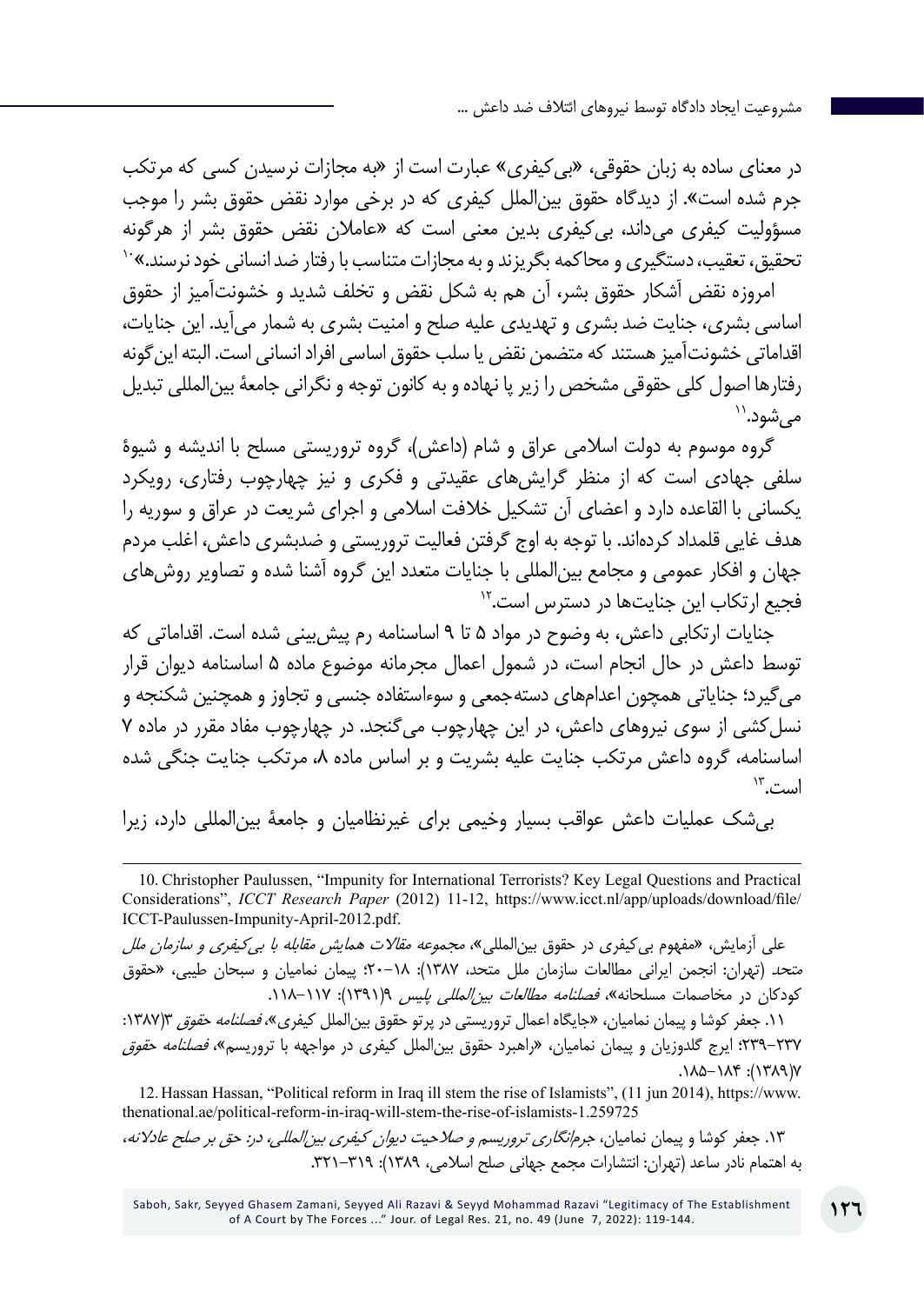عالوه بر مغایرت با اصل حاکمیت برابر دولتها و منع تهدید یا توسل به زور مذکور در مادۀ 2 منشور، موجب وارد آمدن خسارات فیزیکی، روحی ـ روانی شدید میشود، به گونهای که امکان دارد کل منطقه هدف عملیات تروریستی را به سبب آثار روانی پایدار این حمالت تحتالشعاع قرار دهد. ازاینرو پرداختن به شیوههای پیشگیری و مقابله با داعش از منظر حقوق بینالملل اهمیت بسزایی دارد.

از منظر حقوق بینالملل، اقدامات و عملکرد برشمرده داعش از مصادیق جنایات جنگی و جنایات علیه بشریت تلقی میگردد. در 13 مارس 2015 دفتر کمیساریای عالی حقوق بشر سازمان ملل متحد گزارشی\*' منتشر نمود و در آن به جزئیات اتهامات قابل اقامه در مورد اعضای سازمان تروریستی داعش اشاره کرد: جنایات علیه بشریت، جنایت جنگی علیه جمعیت غیرنظامی و نسلکشی از طریق قتلهای هدفمند، جراحات جسمی جدی و کوچ اجباری برخی اقلیتها، از نمونههای این اتهامات هستند. بااینحال، علیرغم وجود این شواهد و مدارک متقن، جامعه بینالمللی هنوز قدم خاصی جهت محاکمه و مجازات قانونی اعضای این سازمان برنداشته است.

نیروهای ائتلاف ضد داعش<sup>۱۵</sup> به رهبری آمریکا اخیراً اعلام کردند که درصدد تأسس دادگاه بین|لمللی برای محاکمه نیروهای بازداشت شده «داعش» در سوریه هستند.<sup>۱۶</sup> هدف پژوهش حاضر بررسی مشروعیت حمالت نیروهای ائتالف داخل خاک سوریه و امکان تشکیل همچنین دادگاهی به عالوه ارائه راهکار مناسب برای محاکمه نیروهای داعش میباشد.

# **-1 امکان ایجاد دادگاه توسط نیروهای ائتالف**

جنگ سوریه، شاید امروز مهمترین بحران سیاسی، نظامی و انسانی زمانه باشد که هر گوشه آن، حاکی از رنج و درد مردمان این کشور و از سوی دیگر، مبین ناکارآمدی نظامات سیاسی و حقوقی بین|لمللی برای توقف این وضعیت ناگوار است. سازمان ملل و ائتلافهای سیاسی متنوع شکل گرفته حول محور سوریه، تالشهای بیحاصل متکثری را برای مقابله با این بحران جهانی به کار گرفتهاند، ولی تا امروز آنچه بر جبین تاریخ زمانۀ ما خودنمایی میکند، همانا شرمندگی از مردمان سوریه است که سالها است سرزمین و ملک و میراث تاریخی خود را موضوع بحثها و جلسات متعددی میبینند<br>که یکی پس از دیگری بے هیچ نتیجه عملے ، به پایان می رسند.<sup>۱۷</sup>

Saboh, Sakr, Seyyed Ghasem Zamani, Seyyed Ali Razavi & Seyyd Mohammad Razavi "Legitimacy of The Establishment of A Court by The Forces ..." Jour. of Legal Res. 21, no. 49 (June 7, 2022): 119-144.

<sup>14.</sup> UN General Assembly, Report of the office of the United Nations High commissioner for Human Rights on the human rights situation in Iraq in the light of abuses committed by the so – called Islamic State in Iraq and the Levant and associated groups A/HRC/28/18, (2015, March 13),Available at: https:// digitallibrary.un.org/record/791021?ln=en

<sup>.15</sup> اقدامات تروریستی داعش سبب شده ضمن بروز مخاطرات جهانی، ائتالفی در بیش از چهل کشور برای برخورد با گروههای تروریستی در عراق و سوریه به وجود آید. 16. www.skynewsarabia.com (5 may 2020)

<sup>.17</sup> احمدرضا مبینی، جواد مبینی و پوریا عسکری، »قاعده منع توسل به زور و حمالت امریکا و متحدانش به سوریه در خلال سال های ۲۰۱۴ تا ۲۰۱۸»، *فصلنامه مطالعات حقوق عمومی* ((۱۳۹۹)، ۳۲۷.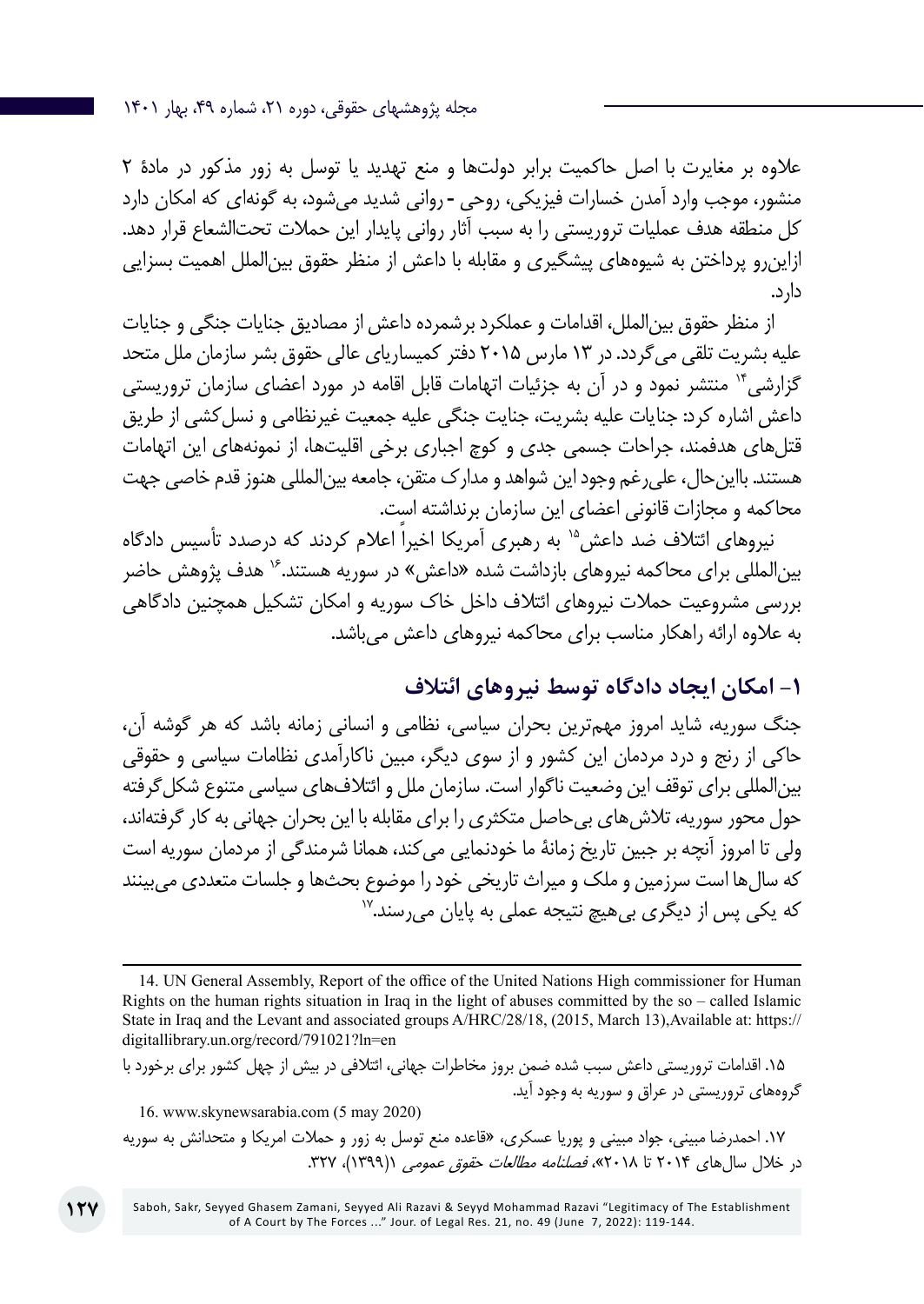شروع تحوالت سیاسی و اعتراضات مردمی که با دخالت قدرتهای غربی به مخاصمه مسلحانه بین|لمللی تبدیل شد^` . با ملاحظه اقدامات انجام گرفته توسط داعش و مقایسه آن با قواعد و مقررات بینالمللی شک و ابهامی در نقض قواعد بینالمللی توسط این گروه وجود نخواهد داشت. اگرچه تاکنون از سوی جامعه بینالمللی اقدام شایسته ای دراینخصوص صورت نگرفته است و میتوان انفعال ایشان را به وضوح مشاهده نمود؛ اما به دلیل سیاسی که ناشی از منافع دولتهای قدرتمند است، مانع مقابله واقعی و برخورد با عوامل این جنایات میگردد.

اخیراً نیروهای ائتالف به رهبری آمریکا تصمیم گرفتند دادگاهی بینالمللی در سوریه جهت محاکمه اعضای دستگیر شده داعش در زندانهای شمال شرق سوریه )استان القامشلی( تشکیل دهند. دیدهبان حقوق بشر سوریه به نقل از منابع موثق اعالم کرد، ائتالف بینالمللی علیه داعش تصمیم گرفته است دادگاه بینالمللی جهت محاکمه اعضای داعش در این کشور تشکیل دهد. وی تأکید کرد عملیات ساخت مقر این دادگاه نیز در منطقه قامشلی در حومه شرقی شهر حسکه با همکاری کشورهای غربی عضو ائتالف شروع شده است. فرانسه و آمریکا ازجمله کشورهایی هستند که در این امر مشارکت میکنند. بر اساس این تصمیم بنای ساختمان مذکور حداکثر در دو تا سه ماه تکمیل خواهد شد. شایان ذکر است دیدهبان حقوق بشر سوریه در مارس سال 2019 در آلمان، از کشورهای اروپایی خواست نسبت به تشکیل دادگاه بینالمللی برای محاکمه اعضای داعش در منطقه تحت حاکمیت «نیروهای دموکراتیک سوریه<sup>۱۹</sup>» اقدام کنند.<sup>۲۰</sup>

سؤالی که اینجا مطرح میشود، دادگاهی که نیروهای ائتالف به رهبری آمریکا ایجاد خواهند کرد مشروع است یا خیر؟ آیا این دادگاه طبق قواعد و مقررات حقوق بینالملل ایجاد شده یا نه؟

با مطالعه نحوه شکلگیری دادگاههای بینالمللی به منظور محاکمه جنایتکاران بینالمللی همچون دادگاه نورنبرگ و توکیو یا دادگاه ویژه لبنان و عراق میتوان اینگونه گفت که شکلگیری چنین دادگاههایی میتواند بر مبنای یک معاهده بینالمللی یا قطعنامه شورای امنیت مطابق فصل هفتم منشور ملل متحد (که تجویز بهکارگیری نیروی مسلح را برای دفع عامل برهمزننده یا تهدیدکننده امنیت بین|لمللی صادر میکند) و یا بر مبنای قطعنامه شورای امنیت بر اساس موافقتنامه میان سازمان ملل متحد و یک دولت، استوار باشد.

با توجه به ترکیب شورای امنیت و تعارض منافع اعضای دائم این شورا )چین و روسیه از یک طرف و فرانسه، انگلیس و آمریکا از طرف دیگر(21صدور قطعنامه توسط شورا براساس فصل هفتم

۱۸. آرمین طلعت و مینا شریف مراد*ی، د<i>اعش در ترازوی حقوق بین الملل* (تهران: انتشارات خرسندی، ۱۳۹۵) ۹۱–۹۵. .19 شبه نظامیان کرد مورد حمایت آمریکا 20. WWW.Skynewsarabia.com (5 May2020 )

.21 این امر در قطعنامه 2139 شورای امنیت به وضوح مشخص شد. در پیشنویس قطعنامه طرح ارجاع وضعیت به دیوان در نظر گرفته شده بود اما در قطعنامه صادره این طرح ارجاع حذف گردید که علت حذف آن استراتژی متفاوت اعضای شورای امنیت در قبال بحران سوریه است. حبیب الله أبوالحسن شیرازی، «رویکرد شورای امنیت در مواجهه با بحران کشور اسلامی سوریه (۲۰۱۶–۲۰۱۱)» *فصلنامه پژوهش های سیاسی جهان اسلام* ۴(۱۳۹۴): ۷۶–۷: پیمان←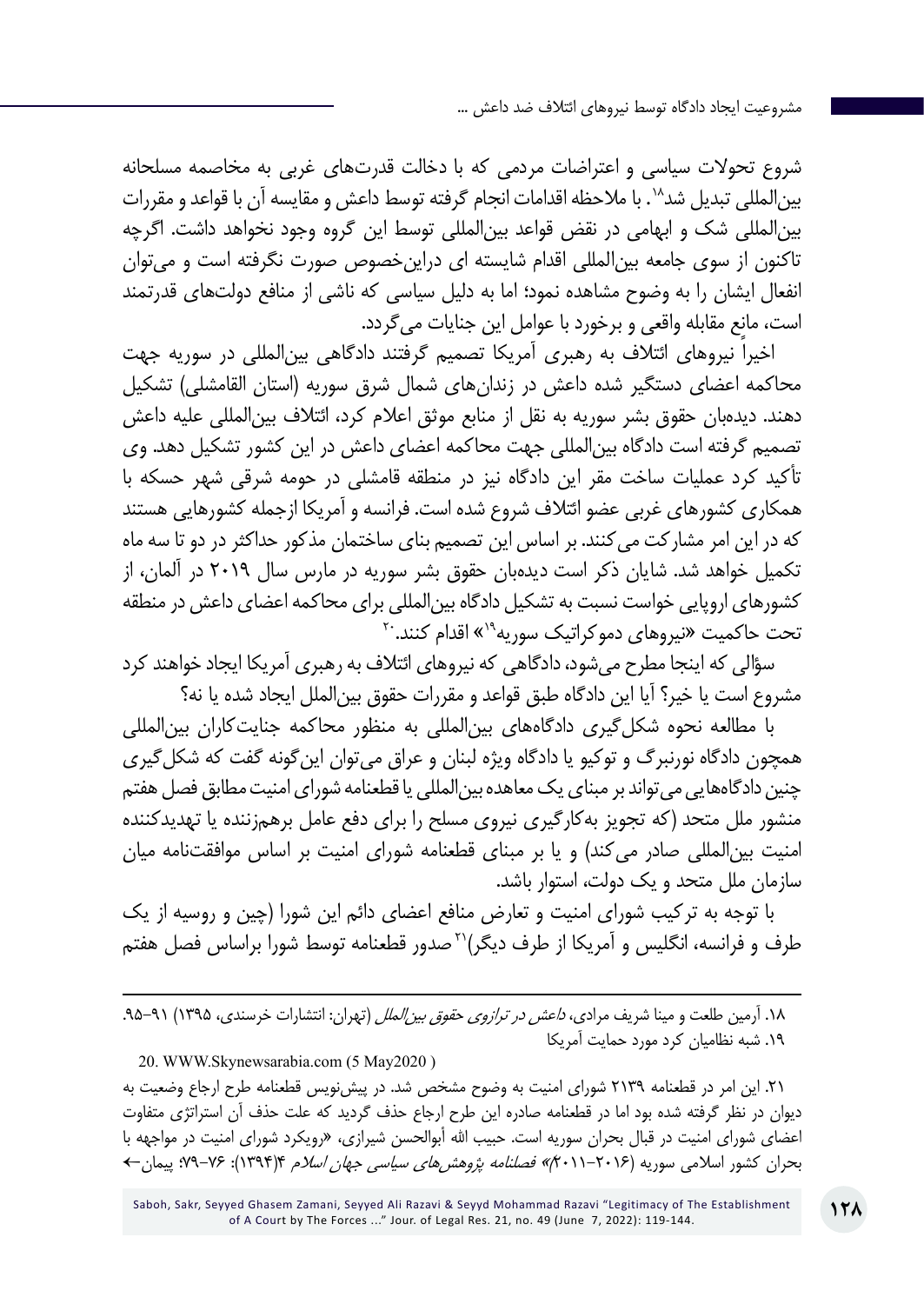مجله پژوهشهای حقوقی، دوره ،21 شماره ،49 بهار 1401

برای تأسیس چنین دادگاهی بعید به نظر میرسد. به عالوه اینکه قطعنامه توسط شورا و بر مبنای موافقتنامه میان سازمان ملل و دولت سوریه برای تشکیل دادگاه صادر شود نیز امری دور از دسترس می نماید؛ بنابراین به نظر میرسد نیروهای ائتالف نمیتوانند دادگاهی برای محاکمه اعضای دستگیر شده داعش تشکیل دهند؛ حتی بر فرض تشکیل، چنین دادگاهی با قواعد و مقررات حقوق بینالملل در تضاد بوده و به استناد دالیلی که در ادامه بیان خواهد شد، از مشروعیت برخوردار نمیباشد.

**-1-1 عدم مشروعیت حمالت ائتالف علیه مواضع داعش در خاک سوریه**

در پی پیشروی و گسترش عملیات نظامی دولت اسلامی عراق و شام از سال ۲۰۱۳، دولت عراق حمایت و مداخلۀ جامعۀ بینالمللی22، از طریق حمایت هوایی هماهنگ با ارتش عراق و اصول حقوق بینالملل، بدون به خطر انداختن جان غیرنظامیان و احترام به حاکمیت و تمامیت ارضی دولت عراق، برای مقابله با این گروه تروریستی را خواستار شد.<sup>۲۲</sup> در نهایت ائتلافی از شصت کشور، طی سه نشست (جده، پاریس و شورای امنیت) علیه داعش شکل گرفت.\*۲ راهبری این ائتلاف و تعیین سیاستهای آن بر عهدۀ ایاالت متحده آمریکا است. ازآنجاکه مداخله و عملیات ائتالف در خاک عراق با دعوت و خواست دولت عراق صورت گرفته است، نمیتوان مداخله ائتالف در این کشور را نقض حاکمیت و تمامیت سرزمینی عراق دانست. آنچه در مورد آن تردید وجود دارد، عملیات نظامی این ائتالف در قلمرو حاکمیت سوریه است25. چراکه نمایندۀ دولت سوریه در نشست شورای امنیت اذعان داشت: »حکومت سوریه، در مبارزه علیه گروههای تروریستی داعش و جبهه النصره مشارکت می کند.»<sup>۲۶</sup> رئیس جمهور این کشور نیز بیان داشت: «دولت سوریه حاضر به همکاری است؛ اما اجازۀ مداخله نظامی ائتالف در سوریه را نمیدهد.«27 این مسأله از سوی دیگر مقامات سوری همچون

نمامیان، «ارزیابی سیاست کیفری بین المللی در رسیدگی به جنایات داعش» *فصلنامه مطالعات راهبردی*، ۱۳۹۴۱)، 178-171؛ محمدجعفر حبیباهلل و محمد توحیدیفر، »اختیارات شورای امنیت سازمان ملل متحد در حفظ صلح و امنیت بین|لملل*ی»، مجله دادرسی* ۱۳(۱۳۸۰): ۱۶–۲۲؛ حسین آقای جنت مکان و سیدمحمدجعفر قریشی، «سازوکارهای حقوقی کیفری بینالمللی برای محاکمه تروریستهای تکفیری در سوریه»، *مجله سیاست خارجی ۱۰۷*(۱۳۹۲): ۲۰۰۲–۱۰۰۴؛ نسرین مصفا و مریم عبادی، «شورای امنیت و مدیریت بحرانهای منطقهای (مطالعات موردی: بحرانهای سوریه و اوکراین)» *فصلنامه سیاست* ۱۳۹۷)، ۷۵۳.

.22 سیدأحمد طباطبائی و زهراسادات شارق، »بررسی مشروعیت عملکرد ائتالف ضدداعش )دولت اسالمی عراق و شام) از منظر حقوق بی|لملل در سوریه»، *فصلنامه مطالعات حقوق عمومی* ۱(۱۳۹۵)، ۱۸۰.

23. S/2014/440 (25 June 2014), S/2014/ 691 (22 September 2014).

24. European Parliamentary Research Service, the international to counter ISIL/ Daesh (the Islamic State), 17 March 2015

.25 عملیات ائتالف در سوریه از 21 سپتامبر 2014 آغاز شد.

SC/PV.7271 (1 September, 2014)

26. Reuters, "Assad Seeks agreement over U.S. air Strikes in Syria", January 26, 2015.

27. Roy Gutman et al, "U.S. says air strikes on Syria are not imminent, Mcclatchy Washington Bureau", https://www.mcclatchydc.com/news/nation-world/world/article24772195.html. 25 septamber 2014.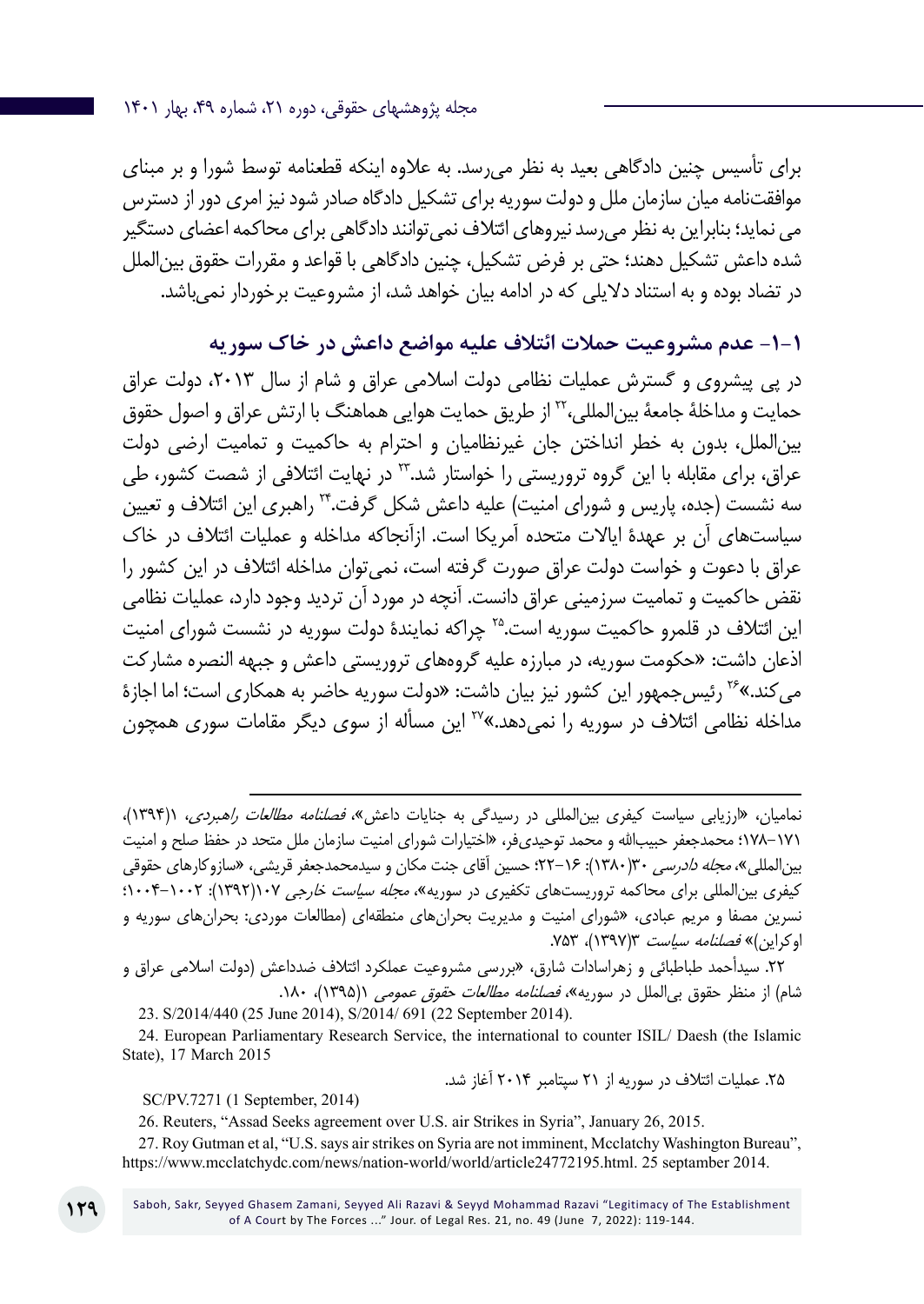وزیرامور خارجه و وزیر آشتی ملی این کشور مورد تأکید قرار گرفت28. بیشک از این عبارات نمیتوان رضایت دولت سوریه را برداشت کرد. با این اوصاف تمامی تالشهایی که در جهت مشروعیت بخشیدن به مداخله نظامی خارجی در سوریه با توجیهاتی )تفسیرهای حقوقی غیرقابل پذیرش( همچون توسل به قطعنامه 2249 شورای امنیت29، دفاع مشروع، ّ نظریههای «عدم لزوم رضایت» و «رضایت ضمنی یا منفعلانه»<sup>۳</sup>۰ مداخله بشردوستانه، ۳<sup>۲</sup> اصل مسؤولیت حمایت™و حمله پیش دستانه به جهت سلاحهای کشتار جمعی™صورت گرفته است، زیر سؤال می رود چراکه مقامات رسمی و حاکمیت این کشور رسماً مخالفت خود با هر نوع مداخله نظامی در خاک این کشور را اعالم نموده اند.

عالوبراین باید توجه داشت که از دیدگاه حقوق بینالملل، هرگونه مداخله نظامی بدون مجوز شورای امنیت، با قواعد بنیادین حقوقی چون حاکمیت و عدم مداخله در امور داخلی کشورها، حق آزادی ملل در تعیین سرنوشت و نفی کاربرد زور در روابط بینالملل ناسازگار خواهد بود.

با توجه به بیانات نمایندۀ سوریه و اقداماتی که این کشور برای مقابله با این گروه تروریستی اتخاذ کرده و ضرباتی که بر آنها وارد کرده است و از طرف دیگر، با توجه به آنکه دکترین عدم توانایی و عدم تمایل دولت (سوریه) (که مورد استناد آمریکا واقع شده بود) در حقوق بین|لملل، پذیرفته نشده و همچنان محل اختالف است، بنابراین برخالف ادعای آمریکا نمیتوان عدم تمایل و ناتوانی این کشور را مجوزی برای مداخله در سوریه دانست.

**-2-1 دالیل عدم مشروعیت تأسیس دادگاه توسط نیروهای ائتالف**

## **-1-2-1 اصل حاکمیت و تمامیت سرزمین**

حاکمیت عنصری الزم، برای استقالل دولت و استقالل عنصر مهمی برای داشتن روابط در سطح بینالمللی است. حاکمیت سرزمینی به معنای مالکیت آن نیست، بلکه سرزمین محلی است که دولت در آن حاکمیتش را اعمال میکند35. منظور از حاکمیت، توانایی اتخاذ تصمیم قاطع، توسط آن کشور است. بدیهی است اعمال این قدرت مستلزم وجود ارکان و نهادهای لازم برای اعمال این اقتدار

28. Russia Warns US against Strikes on Islamic State in Syria, (2014, Sep.11), BBC News. .29 احمدرضا مبینی، جواد مبینی و عسکری، پیشین، .316-313 .30 طباطبائی و شارق، پیشین، .189-192 احمدرضا مبینی، جواد مبینی و عسکری، پیشین، .320-316 ۳۱. احمدرضا مبینی، جواد مبینی و عسکری، پیشین،۳۲۰ -۳۲۱. ۳۲. عبدالله مرادی، «بحران سوریه؛ امکان و امتناع مداخله بشردوستانه»، *فصلنامه سیاست خارجی* ۲ (۱۳۹۲)، ۵۲۴– ۵۲۵؛ محمدعلی بهمنی قاجار، «بررسی حقوقی مداخلات خارجی در سوریه»، *مطالعات راهبردی جهان اسلام،* ۵۰ (۱۳۹۱)، .118-115 ۳۳. مرادی، پیشین، ۵۲۲–۵۱۹؛ أبوالحسن شیرازی، پیشین، ۵۸–۶۴۔ .34 مرادی، پیشین، 523-522؛ احمدرضا مبینی، جواد مبینی و عسکری، پیشین، .326-324

35. James Crawford, *The Creation of states in International Law* (Oxford: Oxford university Press, 2007): 116, 120.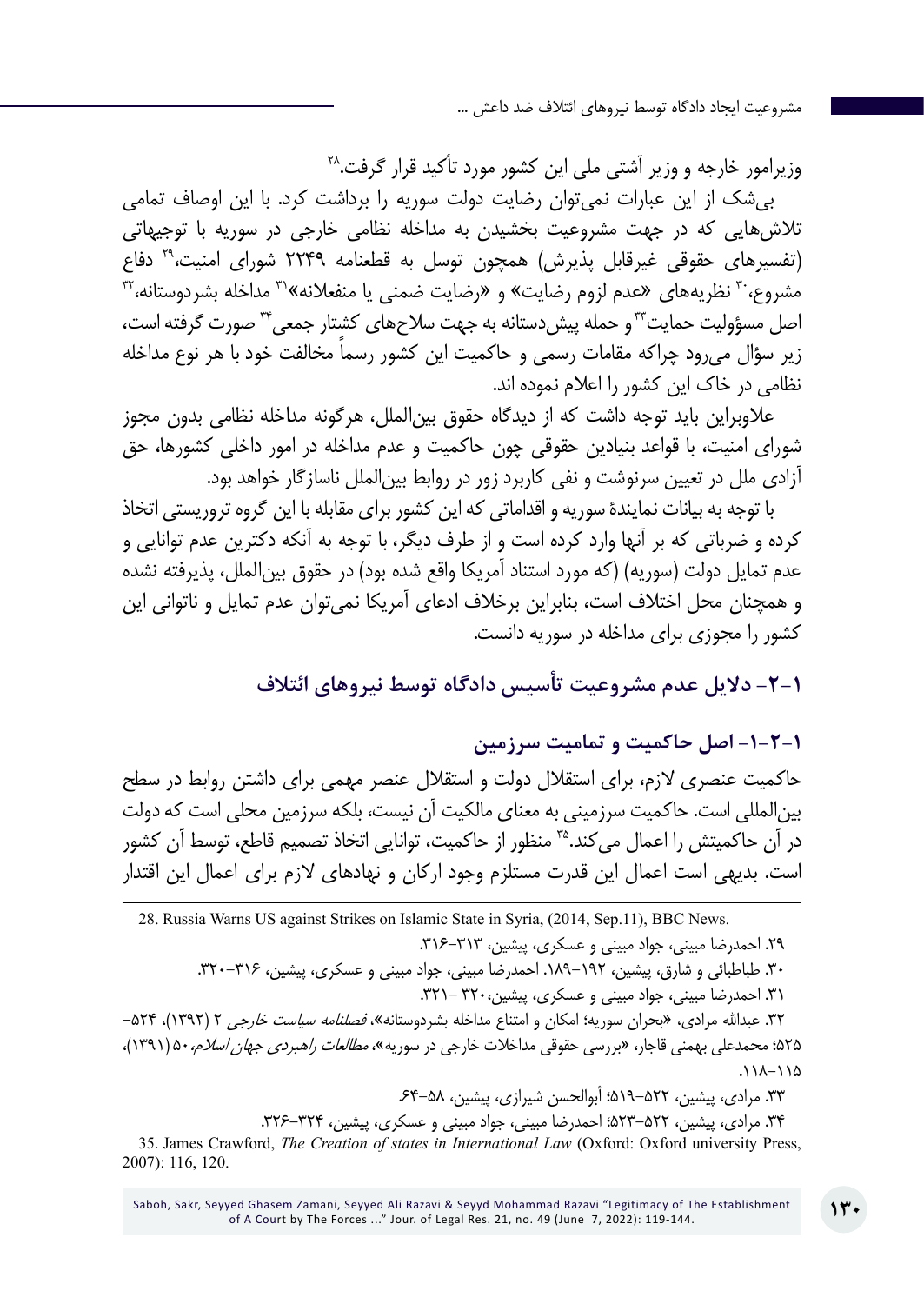مجله پژوهشهای حقوقی، دوره ،21 شماره ،49 بهار 1401

است.<sup>۳۶</sup> بنابراین بهترین نشانه برای اثبات این عنصر، استقلال است. استقلال دو بُعد دارد: واقعی و قانون؛ منظور از بُعد واقعی اّن است که یک دولت بتواند به صورت قاطع اعمال حاکمیت کند؛ منظور از استقالل قانونی آن است که سرزمین آن دولت مورد ادعای دولت دیگر نباشد37.

برابری حاکمیت دولتها که پیشینۀ آن به عهدنامۀ وستفالی برمیگردد، از اصول بنیادین منشور است. از نتایج اصل مذکور، عدم مداخله در امور داخلی دولتها است )بند 7 مادۀ 2 منشور ملل متحد(، اما این اصل به اعمال اقدامات قهری پیشبینی شده در فصل هفتم لطمه وارد نخواهد آورد.

مبارزه حکومتهای مرکزی عراق و سوریه با داعش، از آغاز فعالیت این گروه، گویای اهمیت سرزمینشان و عدم پایداری حضور داعش در مناطق تحت سیطرهاش، نشاندهندۀ تسلط دولتهای عراق و سوریه بر آن و عدم ثبات پایههای این گروه است.^"

شورای امنیت مطابق با منشور، وظیفه اولیه حفظ صلح و امنیت را بر عهده دارد39. برایناساس موظف است با هر آنچه صلح و امنیت بین|لمللی را به مخاطره می|ندازد، برخورد کند. ۴۰ در حال حاضر تروریسم به عنوان پدیدهای که حاکمیت و موجودیت دولتهای دیگر را به مخاطره میاندازد، مطرح است. بااینحال، نمیتوان این تهدید را مجوزی برای مداخله و نقض حاکمیت دولت دیگر دانست؛ به عبارت دیگر، مبارزه با تروریسم، نمیتواند از این جهت که تهدیدی علیه تمامیت سرزمینی و حاکمیت دولتها محسوب میشود، مورد استناد قرار گیرد تا مداخلۀ خود را مشروع جلوه دهند.

شورای امنیت نیز به عنوان پاسدار این اصول، در ضمن تأکید بر مبارزه با تروریسم بر ضرورت مطابقت کلیۀ اقدامات با منشور ملل متحد تأکید می کند.<sup>۴۱</sup> همچنین شورا به صراحت بر حفظ حاکمیت، تمامیت سرزمینی و استقالل سیاسی تمام دولتها مطابق منشور تصریح میکند42. برایناساس عالوهبر تأکید بر لزوم مقابله با داعش، به صراحت به مسأله لزوم حفظ تمامیت ارضی کشورهای سوریه و عراق نیز پافشاری مینماید. لذا تشکیل چنین دادگاهی توسط نیروهای ائتالف به رهبری آمریکا مخالف اصل حاکمیت و تمامیت سرزمین، بند 7 مادۀ 2 منشور ملل متحد و قطعنامههای شورای امنیت میباشد.

## **-2-2-1 اصل عدم مداخله در امور داخلی دولتها**

اصل عدم مداخله در امور داخلی دولتها به عنوان اصلی بنیادین در حقوق بینالملل، مبتنیبر

۳۶. محمدرضا ضیائی بیگدلی، ح*قوق بین الملل عمومی* (تهران: انتشارات گنج دانش، ۱۳۸۹)، ۲۰۹–۲۱۰. 37. Dapo Akande, "the Importance of legal Criteria for Statehood: A Response to Jure Vidmar", (7 august 2013), https://www.ejiltalk.org/the-importance-of-legal-criteria-for-statehood-a-rejoinderto-dapo-akande/

.38 طباطبائی و شارق، پیشین189، .

.39 SC/RES/2199 (12 February 2015) .40 سیداحمد طباطبائی، »شورای امنیت و مداخله نظامی در لیبی: حمایت از غیر نظامیان و ایجاد منطقه ممنوعه«، فصلنامه حقوق خصوصی 16)1389(، .189 41. S/RES/2178 (24 September 2014).

42. S/RES/2170 (15 August 2014).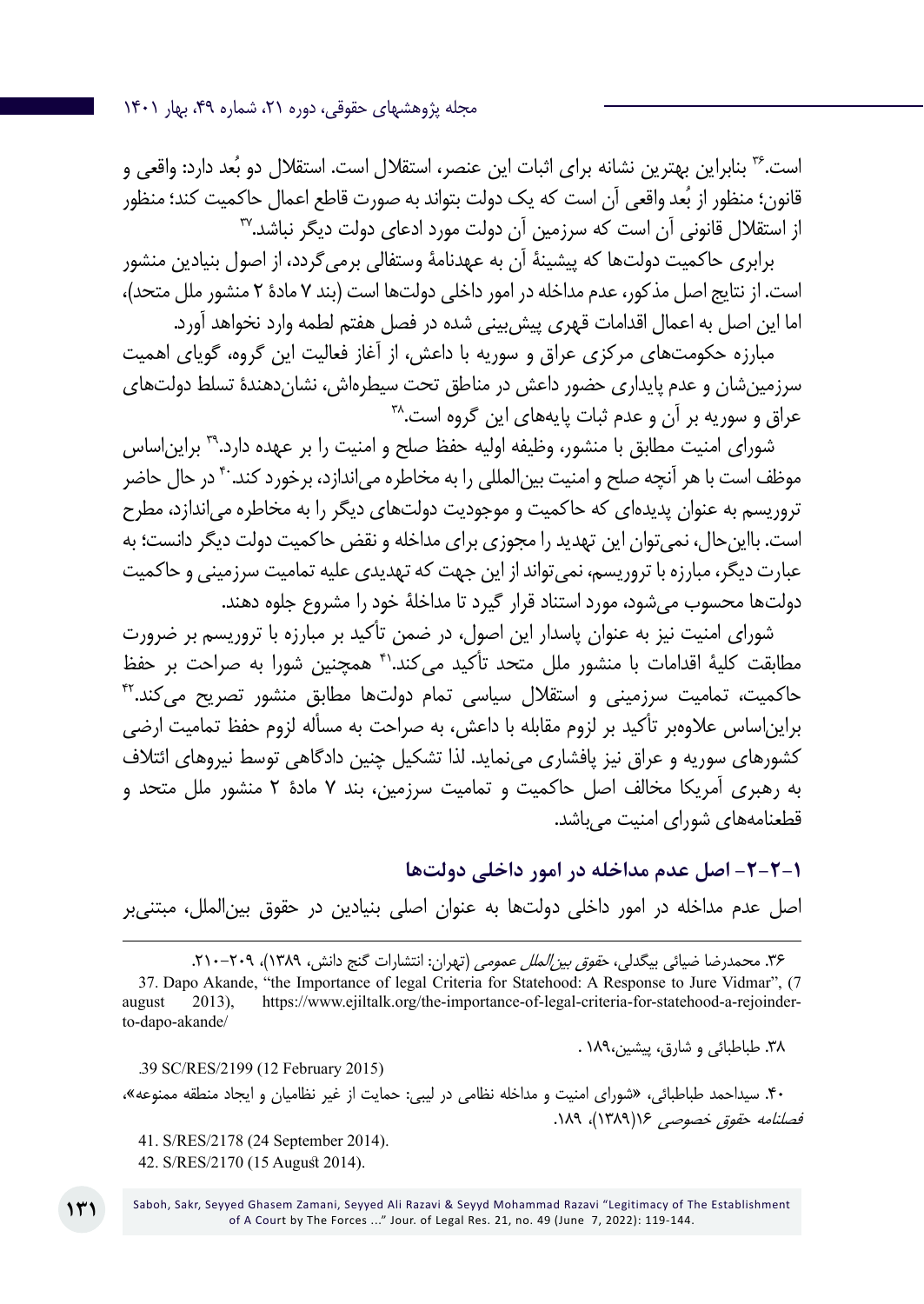حاکمیت، برابری و استقالل سیاسی دولتها است. این اصل تکلیفی حقوقی بر دولتها برای خودداری از دخالت در امور داخلی یکدیگر تحمیل میکند43. اهمیت این اصل چنان است که در تدوین و توسعه حقوق بینالملل مورد توجه قرار گرفته است44. اصل عدم مداخله در بند 8 مادۀ 15 میثاق جامعه ملل، بند 7 مادۀ 2 منشور ملل متحد، اعالمیههای 2131 و 2625 مصوب مجمع عمومی سازمان ملل متحد، مادۀ 15 منشور بوگوتا، مادۀ 8 پیمان ورشو، اصل ششم سند نهایی هلسینکی و مادۀ 27 کنوانسیون اروپایی درباره حل مسالمتآمیز اختالفات مورد تصریح قرار گرفته است.

بند 2 مادۀ یک منشور ملل متحد مقاصد ملل متحد را توسعۀ روابط دوستانه بر اساس اصل تساوی حقوق میداند. در این بند به عنوان یکی از مقاصد ملل متحد بیان شده است: »توسعه روابط دوستانه بینملل بر مبنای احترام به اصل تساوی حقوق و خود مختاری ملل و انجام سایر اقدامات مقتضی برای تحکیم صلح جهانی.»<sup>۴۵</sup>

در سایر موارد منشور ملل متحد نیز بر مواردی که بر اصل عدم مداخله در امور داخلی دولتها داللت میکند، تأکید شده است. بند 1 ماده 2 منشور ملل متحد بر اصل تساوی حاکمیت کلیه اعضای آن تأکید می کند.۴۶ بدیهی است دولتهایی که با یکدیگر مساوی هستند حق دخالت در امور هم را ندارند. بند 2 ماده 2 منشور هم بر متعهد بودن دولتها به موازین منشور ملل متحد اشاره دارد47.

بندهای 3 و 4 منشور هم تأکیدی بر الزام به حل و فصل مسالمتآمیز اختالفات و پرهیز از کاربرد زور یا تهدید علیه تمامیت ارضی یا استقالل سیاسی هر کشور است. نکته بارز و روشن در عدم تهدید علیه استقالل سیاسی هر کشور عدم مداخله در امور داخلی آن کشور است و به عنوان مقدمه ضروری حفظ استقالل، میبایست از هر نوع دخالت در امور داخلی دیگر کشورها خودداری نمود.

بند 7 ماده 2 منشور ملل متحد با صراحت بیشتری بر اصل عدم مداخله در امور داخلی کشورها ً تأکید کرده و هرگونه دخالت را صرفا در چهارچوب فصل هفتم منشور ملل متحد مجاز دانسته است. بدین ترتیب با عباراتی صریح و مشخص عدم مداخله در امور داخلی کشورها غیرمجاز شناخته شده ً و صرفا اقدامات قهری منطبق با فصل هفتم منشور از این اصل مستثنی شده است. بر مبنای فصل هفتم منشور ملل متحد، شورای امنیت وجود هرگونه تهدید علیه صلح و امنیت بینالمللی را احراز و اقدامات الزم را برای مقابله با این تهدید اتخاذ میکند.

احراز تهدید علیه صلح و امنیت بینالمللی و نوع واکنش الزم و مناسب در برابر این تهدید و ً چگونگی اتخاذ این واکنش صرفا بر عهدۀ شورای امنیت سازمان ملل متحد است و هیچ کشوری،

<sup>.43</sup> مرادی، پیشین، .516

<sup>.44</sup> محمد جواد جاوید و عقیل محمدی، »نسبت اصل عدم مداخله در حقوق بينالملل معاصر و اصل حمايت از مستضعفين در حقوق اسلامي»، *فصلنامه مطالعات حقوقی* ۱۳۹۲/۵، ۵۰.

۴۵. محمد شبرنگ، *منشور سازمان ملل متحد انگلیسی به فارسی به انضمام اعلامیه حقوق بشر* (تهران: دانشور،  $(17/1)$ ,  $(17/1)$ 

<sup>.46</sup> همانجا. .47 همانجا.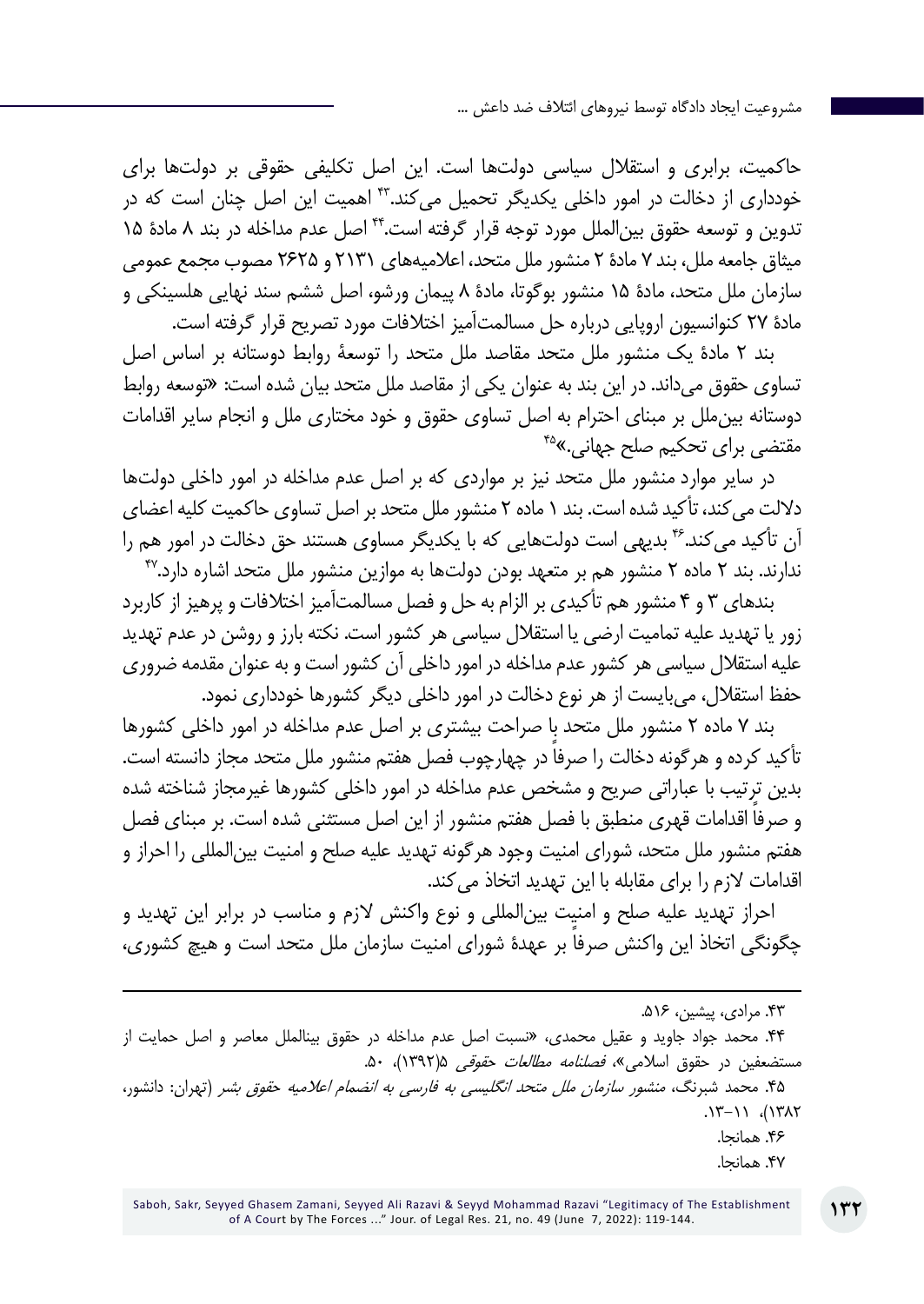اتحادیه بینالمللی یا نهاد دیگری نمیتواند خارج از چهارچوب منشور ملل متحد و برخالف شورای امنیت، رویدادی را تهدید علیه صلح و امنیت بینالمللی بداند و به این بهانه دست به اقدامات قهری و مداخلهجویانه علیه کشوری دیگر بزند.

افزون بر منشور ملل متحد، اسناد دیگری در مجمع عمومی سازمان ملل متحد به تصویب رسیدهاند که ناظر بر عدم مداخله دولتها در امور داخلی یکدیگرند مانند قطعنامه 2131 مجمع عمومی سازمان ملل متحد مصوب ،1965 قطعنامه 2625 مجمع عمومی با عنوان »اعالمیه اصول حقوق بینالملل ناظر بر روابط دوستانه و همکاری بین دولتها بر اساس منشور ملل متحد« است. در این اعلامیه (۲۶۲۵) هفت اصل از اصول حقوق بین|لملل بیان شدهاند که از جمله آنها اصل عدم مداخله در امور داخلی دولتها است.

بدین ترتیب، بندهای ذکر شده منشور ملل متحد، اعالمیه 2625 ً با عباراتی رسا و شفاف، دقیقا اعمالی را که در حال حاضر مصادیق آن به وسیله دولتهای مداخلهگر در امور سوریه انجام میشود، ممنوع میکند و نقض حقوق بینالملل میشمارد. بر اساس این اعالمیه، راه بر هرگونه توجیهی برای مداخله در امور داخلی دولتها بسته شده است. البته اقدامات دولتهای مداخلهگر در امور داخلی سوریه را نمی ً توان صرفا نقض اصل عدم مداخله دانست، بلکه این اقدامات چنان توسعه یافته است که می توان آنها را تجاوز به سوریه تلقی کرد.^\*

# **-3-2-1 اصل عدم توسل به زور**

 با تصویب منشور ملل متحد و مسجل شدن اصل منع توسل به زور به عنوان یکی از قواعد آمرۀ حقوق بینالملل و یکی از بنیادیترین اصول حقوقی ناظر بر روابط بینالملل، عدم مداخله، احترام به حاکمیت و برابری دولتها به منزلۀ ارکان حقوقی نظم بینالمللی به رسمیت شناخته شدند.

بند 4 ماده 2 منشور سازمان ملل متحد مقرر میدارد: »کلیه اعضا در روابط بینالمللی خود، از تهدید به زور یا استفاده از آن علیه تمامیت ارضی و استقالل سیاسی هر کشوری یا از هر روش دیگری که با مقاصد سازمان ملل متحد مبانیت داشته باشد، خودداری خواهند نمود.» در مورد تعریف کاربرد زور میتوان به اعالمیههای روابط دوستانه 1970 و 1987 و یا قطعنامه 3314 مجمع عمومی ملل متحد مراجعه نمود که تجاوز را کاربرد نیروی مسلح توسط یک دولت علیه حاکمیت، تمامیت ارضی یا استقلال سیاسی دولت دیگر می داند.<sup>۴۹</sup>

طبق تفسیر تاریخی بند 4 ماده 2 منشور، بدیهی است که ممنوعیت مندرج در بند مزبور ماهیتی جامع و جهانشمول دارد، به نحوی که در کنوانسیون 1969 وین راجع به حقوق معاهدات )مواد 53 و 64( اشاره شده ممنوعیت مندرج در بند 4 ماده 2 منشور سازمان ملل متحد »قاعده آمره« به شمار

<sup>.48</sup> بهمنی قاجار، پیشین، .115-113

<sup>49</sup>. William Slomanson, *Fundamental Perspective on International Law* (Boston: Wadsworth, 2011), 412.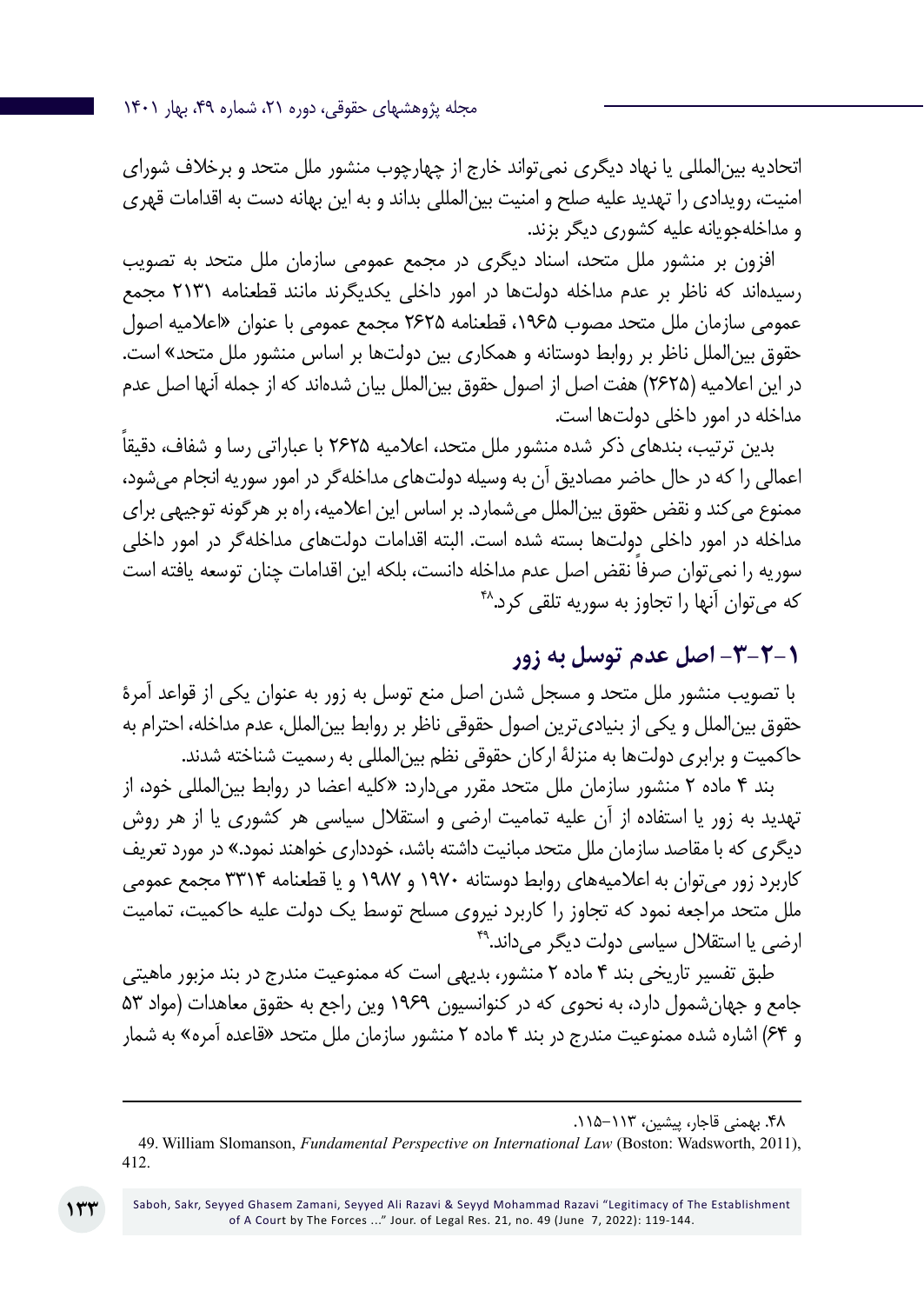می رود.<sup>۵۰</sup> به عبارت دیگر، جامعه بین|لمللی و دولتها به طور کلی تشخیص داده و پذیرفتهاند این قاعده، تخلفناپذیر است و فقط توسط یک قاعده بعدی حقوق بینالملل با همان ویژگی قاعده آمره<br>قابل تغییر می باشد.<sup>ده</sup>

در حالی که اصل عدم مداخله در امور داخلی دیگر کشورها و اصل عدم توسل به زور، از اصول بنیادین منشور و حقوق بینالملل محسوب میشود؛ شورای امنیت میتواند با احراز تهدید صلح، نقض صلح یا عمل تجاوز (مادۀ ٣٩)، بر اساس مواد ۴٦، ۴٢ منشور، بر اصول مذکور استثنا وارد کند؛ به عبارت دیگر، اقدامات شورا برای حفظ صلح و مقابله با تجاوز مداخله محسوب نمیشود.

مشروعیت بخش بودن اقدام نظامی علیه یک کشور، مشروط به رأی شورای امنیت سازمان ملل متحد و یا در صورت عدم توانایی شورا، اقدام جامعه بینالمللی با بهرهگیری از اصول حقوق بینالملل بشردوستانه برای توقف سیاستهای قهرآمیز یک دولت علیه شهروندان خود مے باشد.<sup>۵۲</sup>

پس از وقوع حوادث تروریستی توسط داعش در کشورهای تونس، ترکیه، روسیه، لبنان و فرانسه، دولت فرانسه پیشنویس قطعنامهای را به شورای امنیت تقدیم کرد که در نهایت به تصویب قطعنامۀ 2249 )2015( با اتفاق آرا در صحن شورای امنیت منجر شد. در قطعنامه مذکور پس از تأکید بر آنکه داعش، تهدیدی جهانی و بیسابقه علیه صلح و امنیت بینالمللی است53 و ابراز همدردی با خانوادۀ قربانیان عملیات تروریستی در کشورهای مذکور، اذعان میدارد: »از دولتهایی که توانایی الزم را دارند دعوت میشود تا تمام اقدامات الزم را، مطابق با حقوق بین ً الملل مخصوصا منشور ملل متحد، همچنین حقوق بشر، پناهندگی و حقوق بشردوستانه ... در مناطق تحت کنترل داعش با تشدید و هماهنگ کردن اقداماتشان برای جلوگیری و سرکوب افعال تروریستی که توسط داعش، جبههالنصره و سایر گروهها و اشخاصی که با القاعده همکاری میکنند، انجام میشود ... و از بین بردن مکان امنی که آنها در سوریه و عراق ایجاد کردند، اتخاذ کنند.«54

آکانده،55 استاد حقوق بینالملل دانشگاه آکسفورد، با توجه به نحوۀ نگارش قطعنامههای شورای امنیت در خصوص صدور مجوز مداخلۀ نظامی بر این مسأله تأکید دارد که قطعنامه 2249 از اصطالح »درخواست میکند« استفاده کرده است و نه اصطالح »تصمیم میگیرد« یا »اجازه میدهد«. مقایسه ادبیات قطعنامۀ 2249 با قطعنامهای که مجوز استفاده از زور را صادر میکند، برای مثال قطعنامۀ 678 در مورد اقدام علیه عراق در جنگ این کشور با کویت، مسأله را روشنتر میسازد. قطعنامه 678

.52 عباسعلی عظیمی شوشتری و زهرا حاجیپور، »مشروعیت داعش از منظر حقوق بینالملل و حقوق اسالم )شیعه و اهل سنت)»، *پژوهشهای دفاعی امنیتی اسلام* ۳(۱۳۹۶)، ۶۸.

53. S/RES/2249 (2015) , [Threats to international peace and Security caused by terrorist acts], para.5. .54. SC/RES/2249 (20November 2015)Para5.

55. Akande

<sup>50</sup>. Tim Hillier, *Sourcebook on public international Law* (London: Cavendish Publishing Limited, 1998), 595.

<sup>51.</sup> Advisory Board, *Encyclopedia of Public International Law*, Vol.4, "Use of force, war and Neutrality, Peace Treaties", (Amsterdam: North Holland Publishing co. 1998), 45.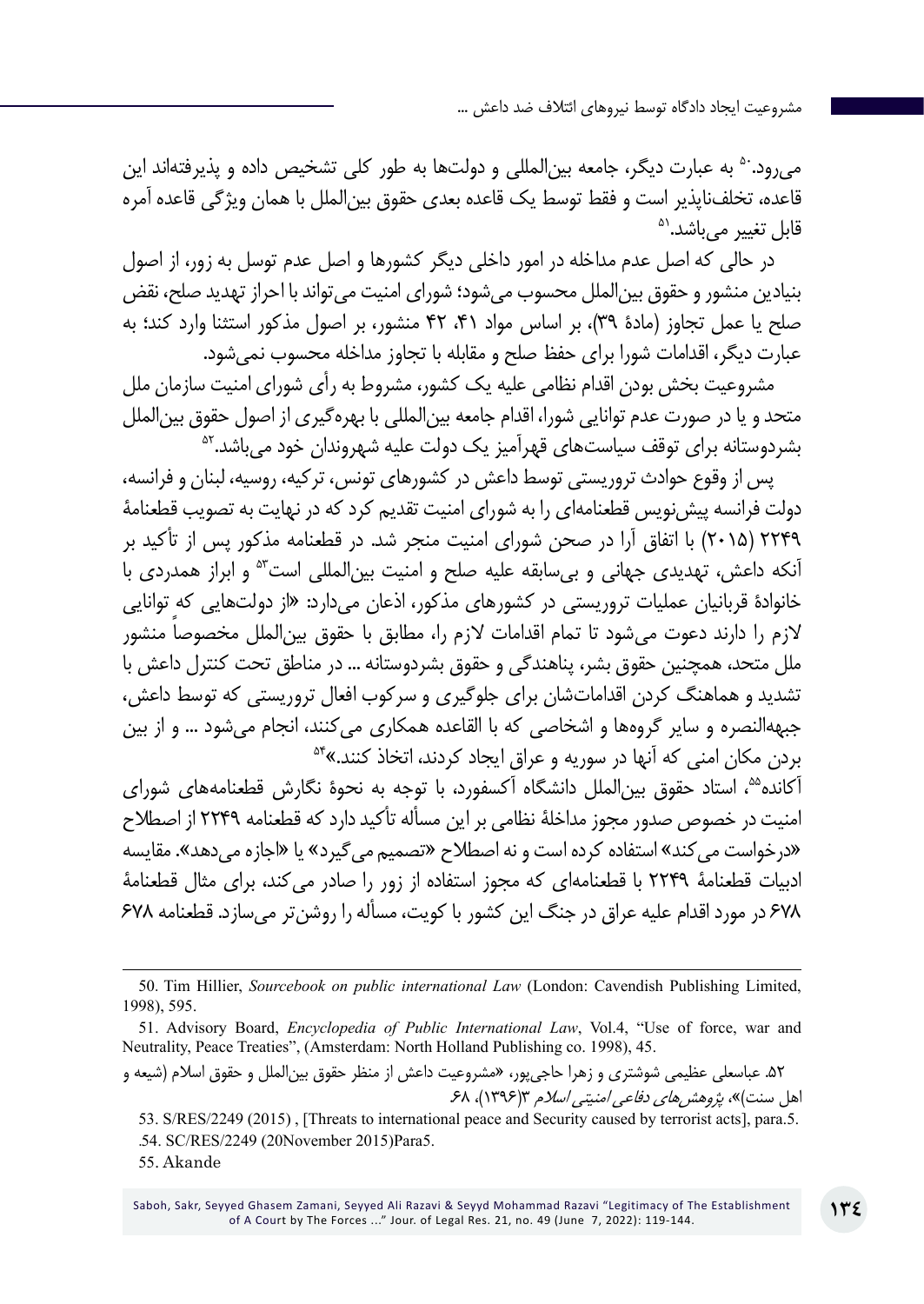پس از قید عبارت »اقدام تحت فصل هفتم منشور« در بند دوم، از اصطالح »اجازه میدهد« جهت »انجام هرگونه اقدام مقتضی« علیه عراق استفاده کرده است. این در حالی است که قطعنامۀ 2249 بدون اشاره به فصل هفتم، در بند 5 فعل »درخواست میکند« را برای »انجام هرگونه اقدام مقتضی« به کار برده است. بر این مبنا است که مارک ولر<sup>&</sup> استاد حقوق بین|لملل دانشگاه کمبریج، با اشاره به ادبیات این قطعنامه معتقد است که قطعنامه ۲۲۴۹ هیچگونه مجوز حقوقی جدیدی را برای استفاده<br>از نیروی نظامی صادر نمی کند.<sup>۵۷</sup>

بدین ترتیب ساختار قطعنامه به گونهای است که سبب تداوم اختالفنظرها در زمینۀ قانونی بودن اقدامات نظامی است.^^ این یک واقعیت است که بیان شورای امنیت در مواردی مانند قطعنامۀ حاضر مبهم است و گاه این ابهام به دالیل سیاسی و مباحثاتی است که قبل از پذیرش قطعنامه بین اعضا وجود دارد؛ اما در مورد قطعنامۀ 2249 )2014( بیان شورای امنیت از قاطعیت الزم برای اعطای مجوز ً برای توسل به زور برخوردار نیست، به عبارت دیگر توسل به زور را صریحا مجاز نمیدارد و در نتیجه نمیتوان این بیان مبهم را برای توسل به زور کافی دانست.

# **-4-2-1 مخالفت با سازکارهای مقابله با بیکیفری در اساسنامه دیوان کیفری بینالمللی**

اساسنامه دیوان کیفری بینالمللی در 17 ژوئیه 1998 از سوی نشست نمایندگان تاماالختیار ملل متحد در شهر رم مورد پذیرش قرار گرفت و در سال 2002 الزماالجرا شد59. یکی از مهمترین اهداف دیوان کیفری بینالمللی، محاکمه و مجازات جنایتکاران بینالمللی و محو بیکیفری است. در بند 3 دیباچه اساسنامه دیوان کیفری بینالمللی مقررشده است: »با تأکید بر اینکه فجیعترین جنایاتی که موجب نگرانی جامعه بین|لمللی می شوند، بی مجازات نمانند.» در واقع دادگاه نماد این خواست بینالمللی است که دیگر شدیدترین جنایاتی که موجب نگرانی اجتماع بینالمللی میشوند، بی کیفر<br>باقی نمانند و تعقیب این جرایم به شیوهای منصفانه و مستقل مورد رسیدگی قرار گیرد.<sup>۶</sup>

56. Marc Weller

.57 احمدرضا مبینی، جواد مبینی و عسکری، پیشین، .314

۵۹. علی رضا دیهیم، *درآمدی بر حقوق کیفری بین المللی، (تهران: دفتر مطالعات سیاسی و بین المللی* (تهران: مرکز چاپ و انتشارات وزارت امور خارجه، 1384(، 11-6؛ کارن روحاني و فرید سلطان قیس، »عملکرد داعش از دیدگاه قواعد حقوق اسلامی و حقوق بین الملل بشردوستانه»*، فصلنامه پژوهش تطبیقی حقوق اسلام وغرب* ۴(۱۳۹۶)، ۴۶. ۶۰ حسین میرمحمد صادقی، «بی کیفری ناشی از خلأهای موجود در اساسنامه دادگاه کیفری بین|لمللی» در مجموعه

مقالات همایش مقابله با بی کیفری و سازمان ملل متحد، (تهران، انجمن ایرانی مطالعات سازمان ملل متحد، ۱۳۸۷)،  $.1.7 - 90$ 

<sup>58</sup>. Dapo Akande and Marko Milanovic, "the constructive Ambiguity of the Security councils ISIS Resolution", (November 21, 2015),:https://www.ejiltalk.org/the-constructive-ambiguity-of-the-security -councils-isis-resolution/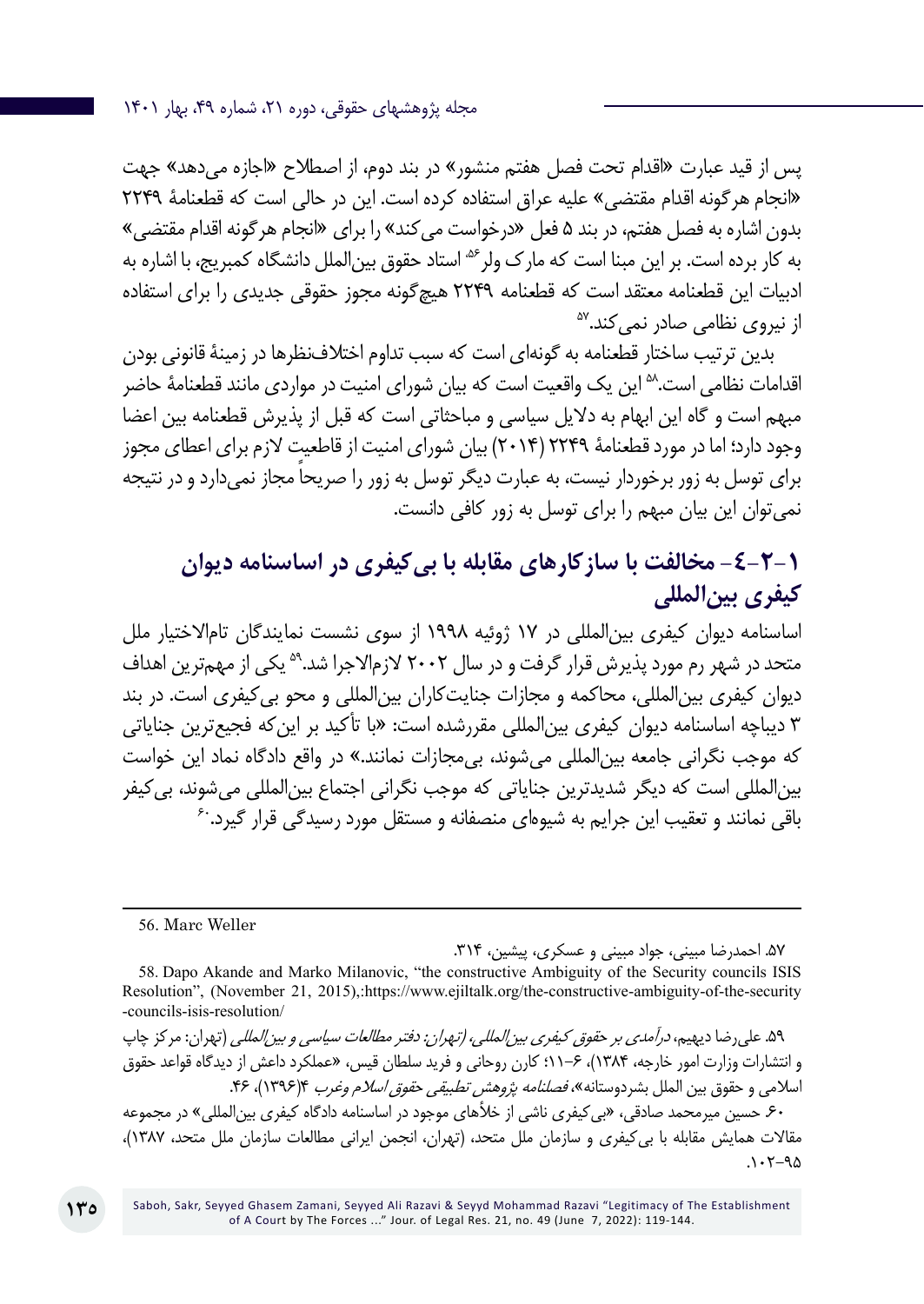# **-2 سازکارهای موجود در حقوق بینالملل کیفری برای مقابله با بیکیفری**

**-1-2 تأسیس دادگاه کیفری بینالمللی برای محاکمه گروه تروریستی داعشی** تأسیس چنین دادگاهی با دو ایراد عمده مواجه است: نخست اینکه، ایجاد آن با ارادۀ شورای امنیت بستگی دارد؛ بنابراین با امتناع شورای امنیت از ارجاع وضعیت سوریه به دیوان کیفری بینالمللی بعید است که ارادۀ کافی برای تأسیس یک نهاد کیفری بینالمللی ویژه بحران سوریه وجود داشته باشد، چراکه اگر اعضای شورای امنیت تمایل به محاکمه مرتکبان جرایم بینالمللی داشتند، موضوع را از طریق دیوان، نه تشکیل یک دادگاه ویژه پیگیری میکردند. دوم اینکه، یکی از مؤلفههای تشکیل دیوان کیفری بینالمللی، پرهیز از اطالۀ دادرسی و پرهزینه بودن محاکم کیفری ویژه بوده است، لذا تشکیل مجدد چنین دادگاهی به رغم وجود دیوان، ارتجاع و بازگشت به گذشته خواهد بود.

# **-2-2 تأسیس یک دادگاه مختلط**

 تأسیس یک محکمه کیفری مختلط در سوریه بسترساز مقابله با بیکیفری و اجرای عدالت در فقدان محاکمه در دادگاههای داخلی سوریه و دیوان خواهد بود؛ اما تشکیل چنین دادگاهی معایبی را در پی خواهد داشت. اولین ویژگی منفی این دادگاه درگیری گروه غالب در پیگرد گروه مغلوب خواهد بود و می تواند منجر به محاکماتی شود که از دیدگاه برخی، اصول دادرسی منصفانه در آن نقض گردد.<sup>۶۱</sup> دومین ویژگی منفی این محاکم، رویارویی با چالشهایی چون بیثباتی مالی، عدم همکاری دولتها در عرصه بینالملل و عدم همکاری مقامات محلی است. مضاف اینکه یکی از ارکان تشکیل این دادگاهها قطعنامه شورای امنیت است. لذا بعید است که شورای امنیت چنین قطعنامهای صادر نماید، چراکه اگر چنین ارادهای از ناحیۀ شورا وجود داشته باشد، این اراده در قالب ارجاع مطابق بند »ب« مادۀ 13 اساسنامه دیوان کیفری بینالمللی، به این نهاد صورت میگرفت و نه تشکیل نهادی که معایب مذکور را به همراه داشته باشد.

## **-3-2 رسیدگی در دادگاههای داخلی کشور ثالث**

باید خاطرنشان ساخت که نبود کشوری که به قانون جامع و مانعی برای اعمال صالحیت جهانی برای مقابله با بیکیفری در سوریه بپردازد، نشاندهنده آن است که در حال حاضر توسل به این اصل نمیتواند برای سوریه چندان مناسب باشد؛ زیرا اوال باید کشوری وجود داشته باشد که قانون داخلی آن اعمال صالحیت جهانی توسط محاکم ملی آن کشور در رابطه با جرایم سنگین حقوق بشری را تجویز کرده باشد که در وضعیت فعلی احتمال وجود این چنین قانونی در کشوری بسیار ضعیف به نظر میرسد. ثانیا در فرض وجود چنین دولتی، ممکن است قانون داخلی تجویزکننده اعمال

61. Neha Jain, *Conceptualising Internationalization in Hybrid Criminal Courts* (Singapore: Singapore Yearbook of International Law, 2009), 124.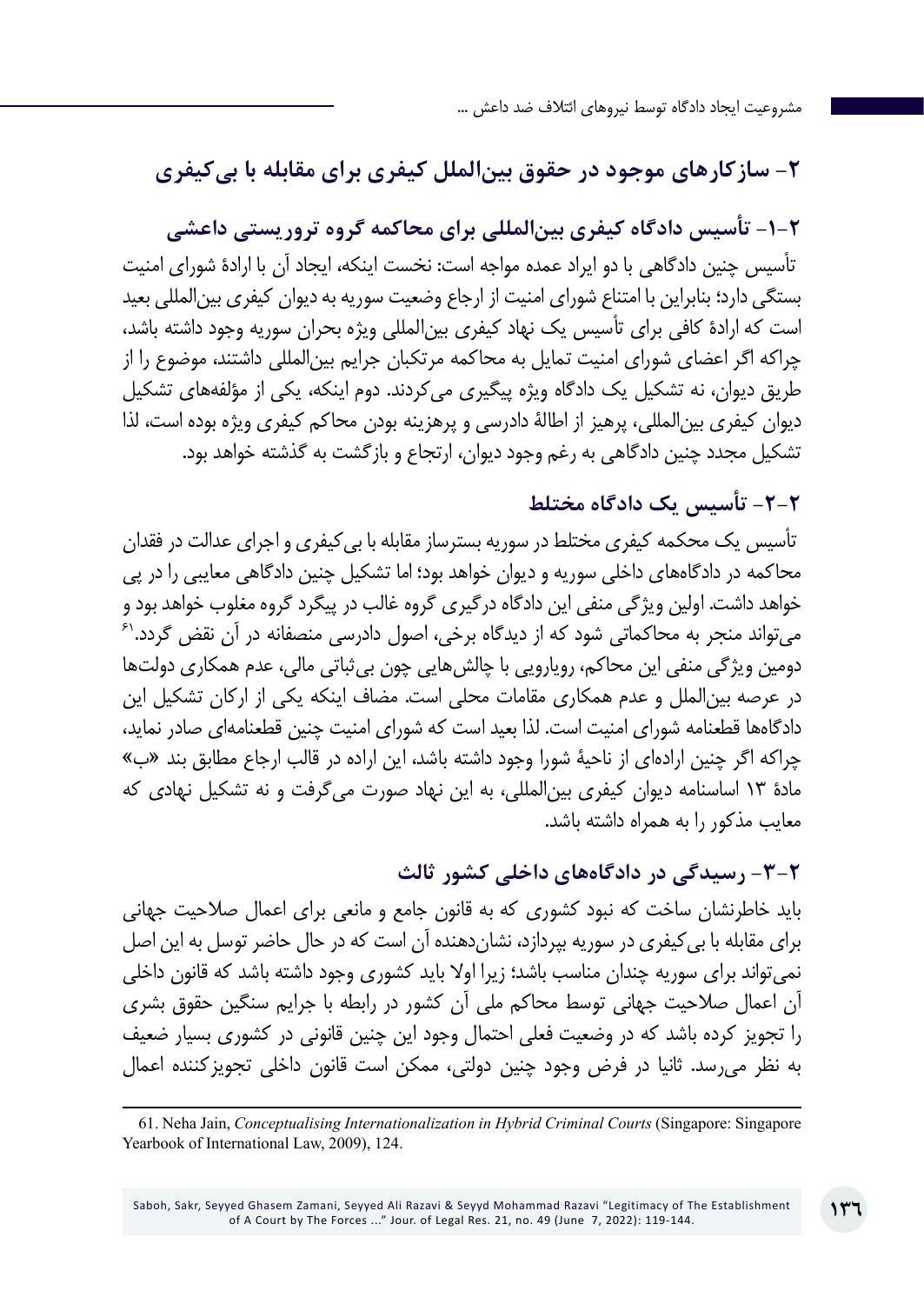صالحیت حضور متهم را در خاک کشور محل دادگاه الزم و ضروری بداند حتی اگر رسیدگی غیابی ً هم تجویز شود چنین محاکماتی با انتقادات شدیدی مواجه خواهد شد. ثالثا قبل از اینکه تعقیبی از ناحیه دولت صورت گیرد الزم است که کشور اعمالکننده صالحیت مدارک کافی را در اختیار داشته باشد. همچنین امکان دسترسی به شهود برای این کشور فراهم باشد که دستیابی به این امور جز با همکاری دولتهای منطقه امکانپذیر نیست که فعال احتمال اینکه دولتی تمایل به همکاری در این خصوص داشته باشد بسیار ضعیف است. رابعا چنین محاکماتی نمیتواند اجرای عدالت را در سطوح<br>بالا تضمین کند.<sup>۶۲</sup>

**-4-2 تأسیس یک دادگاه با انعقاد معاهده**

ازآنجاکه یک انتظار جهانی برای به مسلخ عدالت کشیده شدن مرتکبان جرایم بینالمللی در سوریه وجود دارد دولت سوریه میتواند هم به جهت اقدام در راستای صالحیت تکمیلی دیوان و هم تأمین هدف عالیه این نهاد و جهانیان، با یک کشور (ترجیحاً عضو دیوان باشد) که تمایل به این امر دارد معاهده معاضدت قضایی منعقد نماید تا مرتکبان جرایم بینالمللی را به سزای اعمال خود برساند. در این حالت در صورتی که دولت طرف معاهده با رعایت شرایط ماده 17 اساسنامه مبادرت به رسیدگی نموده باشد هم از رسیدگی در دیوان جلوگیری به عمل آورده و هم با بیکیفری مقابله نموده است. این اقدام میتواند تأسیسی جدید در حقوق کیفری بینالمللی به وجود آورد هرچند که ممکن است با موان*عی* نیز همراه باشد.<sup>۶۳</sup>

# **-5-2 سازکارهای موجود در اساسنامه دیوان کیفری بینالمللی در خصوص دولتهای غیر عضو**

در رویکرد معاصر نسبت به مسائل بنیادین بشر که فاحشترین نقض نسبت به آن در قالب ارتکاب جنایات بینالمللی رخ مینماید، باید گفت که پرداختن به جنایات بینالمللی ارتکابی که به نحوی در صالحیت دولتها قرار میگیرد، دیگر حق انحصاری آن دولت محسوب نمیگردد بلکه با توجه به اینکه این قبیل جنایات، ناقض نظم عمومی بینالمللی است و مردم سراسر جهان از چنین جنایاتی متأثر میگردند، حقوق بینالملل باید سازکار مناسبی برای مجازات این قبیل جنایات بیاندیشد. باوجوداین تا زمانی که معاهدهای عام و فراگیر در سطح جهانی که همه کشورهای جهان به عضویت آن درآیند وجود نداشته باشد، چگونه میتوان در چهارچوب معاهدات موجود همچون معاهده رم، این هدف را تأمین کرد؟

به نظر میرسد در مقام پاسخ به پرسش فوق باید گفت ازآنجاییکه قواعد مندرج در معاهده رم مستخرج از حقوق بینالملل عرفی هستند و مقررات اساسنامه از حقوق بینالملل عرفی تبعیت

۶۲. آقایی جنت مکان و قریشی، پیشین، ۱۰۰۶–۱۰۰۷.

.63 مسعود علیزاده و ابراهیم رحمانی، »ظرفیتهای جامعه بینالمللی برای رویارویی با گروه تروریستی تکفیری داعش (چالشها و امیدها)»، *فصلنامه مطالعات حقوق عمومی* ۹(۱۳۹۷)، ۷۵۷.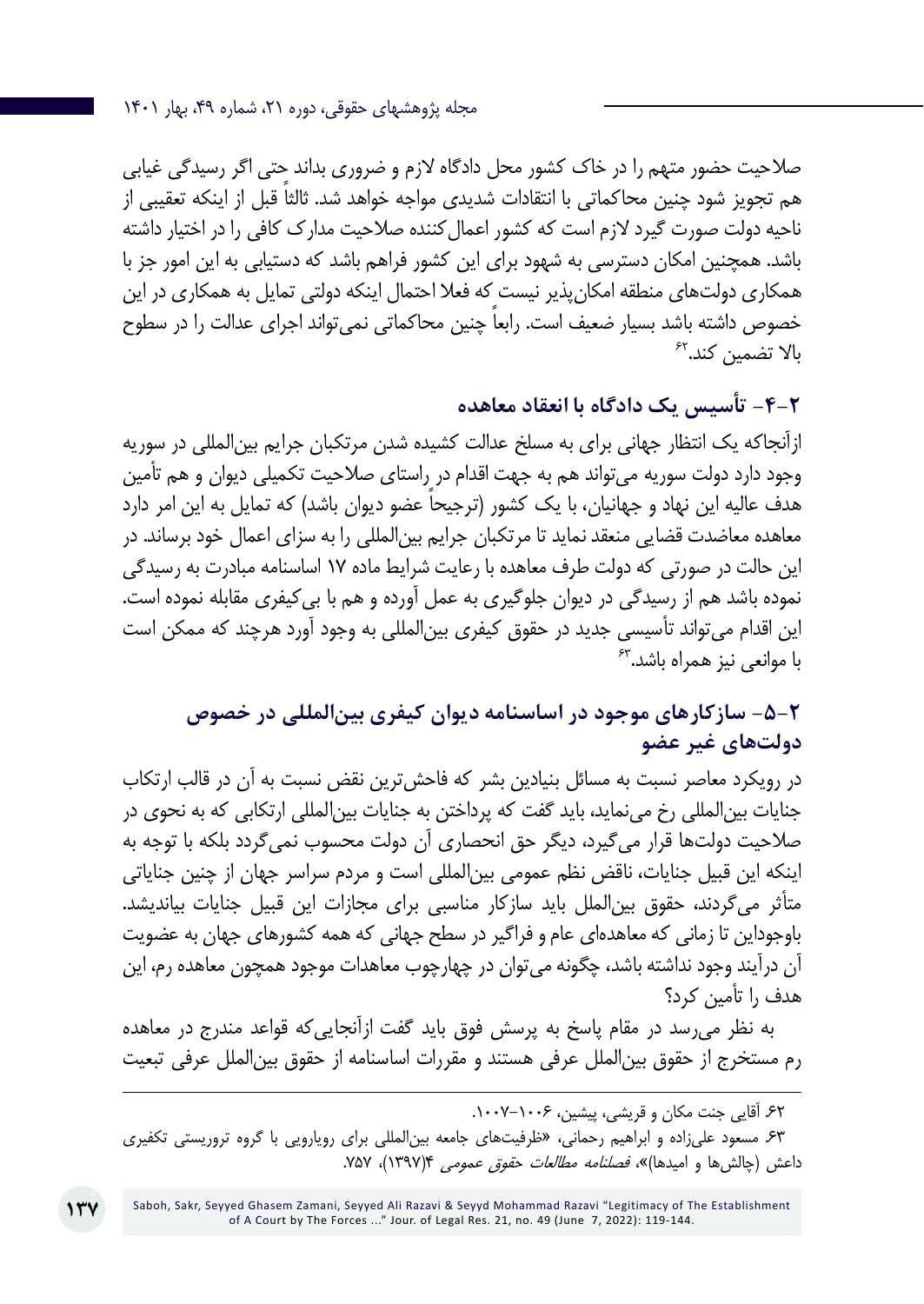می کند، ٔ<sup>۶۴</sup> رعایت مفاد آن برای کشورهایی که عضو معاهده نیستند نیز الزام ابتدایی دارد. بدین توضیح که کلیه دولتهایی که عضویت دیوان را نپذیرفتهاند مکلفند همانند دولتهای عضو اولا خودشان مانع مجازات مرتکبین جرایم واجد خصیصه بینالمللی مندرج در ماده 5 ً اساسنامه نگردند؛ ثانیا با مرتکبان این جرایم بدون پذیرش هرگونه مصونیتی برخورد نمایند.<sup>۶۵</sup> در حقیقت لازمالاجرا شدن اساسنامه دیوان کیفری بینالمللی در سال 2002 این امید را به وجود آورد که هر فردی در هر پست و مقامی مرتکب جرمی شود که واجد خصیصه بینالمللی باشد از محاکمه رها نخواهد شد66. عفو و مصونیت در برابر دیوان قابلیت استناد ندارد<sup>۶۷</sup> و کلیه کشورها چه عضو و چه غیرعضو ملزم به تبعیت از قواعد مندرج در اساسنامه هستند، قواعدی که منبعث از حقوق عرفی بین|لمللی است.<sup>۶۸</sup> وجود دیوان کیفری امید مقابله با بیکیفری را حتی در برابر کشورهای عضو و غیرعضو به نحو چشمگیری بالا برد<sup>۶۹</sup>به نحوی که این امید در خصوص کشورهای عضو با ارجاع وضعیت اوگاندا و در خصوص<br>کشورهای غیرعضو با ارجاع وضعیت سودان و لیبی به دیوان جامه عمل به خود یوشید.<sup>۷۰</sup>

برایناساس میتوان گفت براساس سازکارهای موجود در اساسنامه دیوان کیفری بینالمللی و به صورت خاص حکم مقرر در »ماده 12 و 13« این اساسنامه، موضوع سوریه میتواند با ارجاع وضعیت توسط شورای امنیت به دادستان دیوان و پذیرش صالحیت دیوان در ارتباط با جرم خاص از سوی دولت سوریه، در این مرجع مورد رسیدگی قرار گیرد.

عالوهبراین، مطابق مفاد اساسنامه وظیفه بالذات کلیه کشورها است که مرتکبین جرایم بینالمللی را در دادگاههای ملی خود محاکمه نمایند. تفاوتی هم نمی کند که دولت رسیدگی کننده عضو دیوان باشد یا نباشد؛ بنابراین، بر اساس اصل تکمیلی بودن صالحیت دیوان کیفری بینالمللی، حق تقدم در رسیدگی به جرایم بین|لمللی تحت صلاحیت دیوان، اصولاً از آن دادگاههای ملی است.'` اگر دادگاههای ملی سوریه چه در اثنای درگیری و چه بعد از درگیریها بنا به دالیل مصرح در ماده 17 اساسنامه، <sup>۷۲</sup> جنایات داعش را مورد رسیدگی قرار ندهند، وظیفه مقابله با بی کیفری در سوریه به متولی فعلی آن در جهان یعنی دیوان کیفری بینالمللی منتقل میگردد. با توجه به عدم عضویت سوریه در

.64 علیرضا دلخوش، مقابله با جرایم بینالمللی تعهد دولتها به همکاری )تهران: مؤسسه مطالعات و پژوهشهای← حقوقی شهر دانش، 1390(، .283 .65 میرمحمد صادقی، پیشین، 102-95؛ علیزاده و رحمانی، پیشین، .753 ۶۶ آقایی جنت مکان و قریشی، پیشین، ۱۰۰۹. ۶۷ محمدعلی اردبیلی، ح*قوق بین الملل کیفری؛ گزیده مقالات ۲* (تهران: بنیاد حقوقی میزان، ۱۳۹۰)، ۱۲۲۵–۲۴۲۰. .68 علیزاده و رحمانی، پیشین، .753 .69 دلخوش، پیشین، .283 .70 آقایی جنت مکان و قریشی، پیشین، .998-997

71. Leslie P Francis & John G. Francis, "International criminal courts, the rule of law, and the prevention of harm: Building justice in times of injustice", In Larry May & Zachary Hoskins (eds.), *International Criminal Law and Philosophy.* (UK: Cambridge University Press, 2010) 58-72.

.72 سید قاسم زمانی، »صالحیت جهانی و بی کیفری« در مجموعه مقاالت همایش مقابله با بی کیفری و سازمان ملل متحد )تهران: انجمن ایرانی مطالعات سازمان ملل متحد، چاپ نخست، 1387( 75؛ خالقي و مظاهری، پیشین، .161-160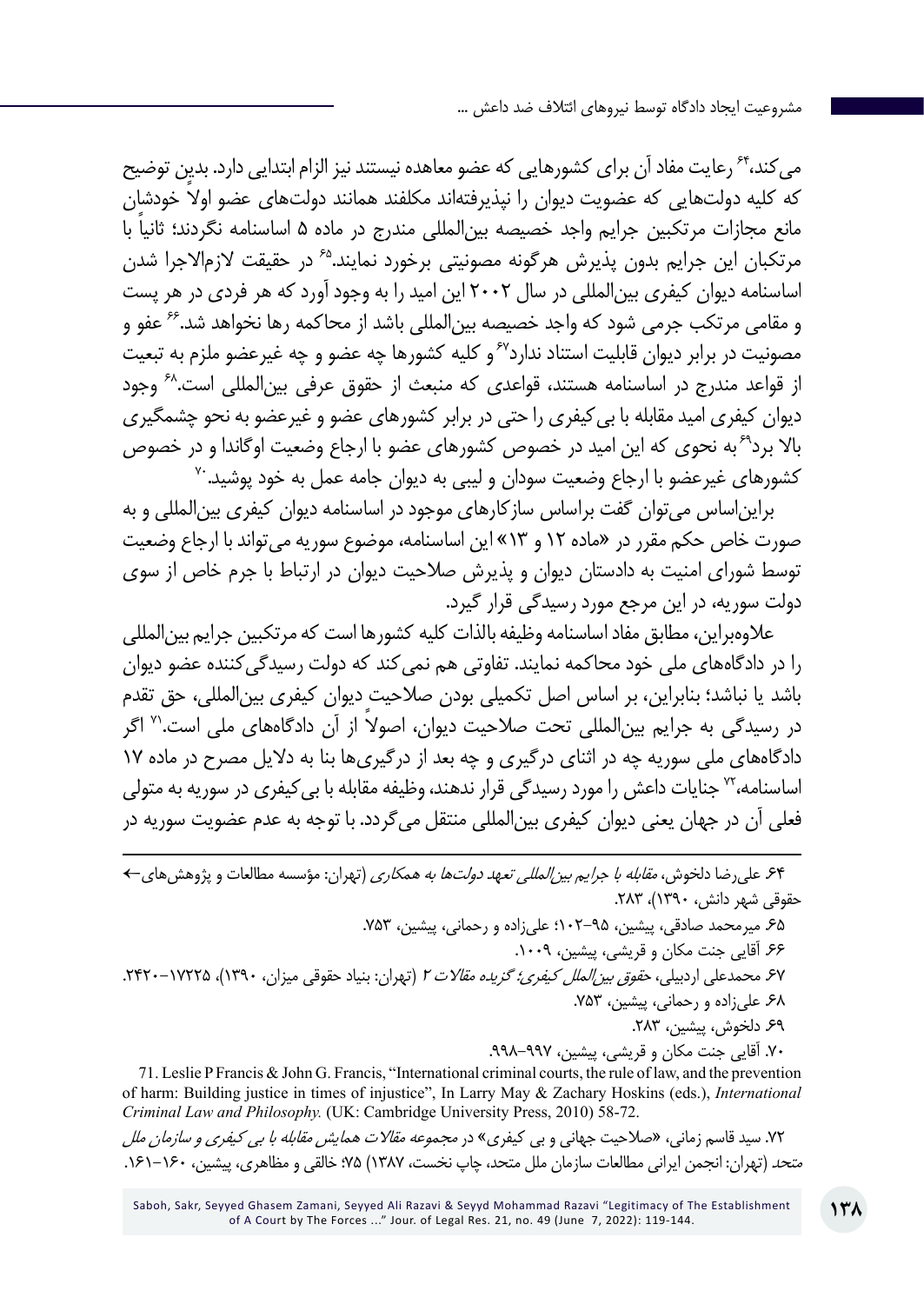مجله پژوهشهای حقوقی، دوره ۲۱، شماره ۴۹، بهار ۱۴۰۱

اساسنامه وضعیت این کشور به وسیله پذیرش صالحیت دیوان از سوی دولت سوریه یا ارجاع وضعیت از سوی شورای امنیت قابل طرح در دیوان است که هرکدام با موانعی روبرو است.<sup>34</sup>

## **نتیجهگیری**

جرایم ارتکابی داعش، به وضوح در مواد 5 تا 9 اساسنامه رم پیشبینی شده است. اقداماتی که توسط داعش در حال انجام است، در شمول جرایم موضوع ماده 5 اساسنامه دیوان قرار میگیرد؛ جنایاتی همچون اعدامهای دستهجمعی و سوءاستفاده جنسی و تجاوز و همچنین، شکنجه و نسلکشی از سوی نیروهای داعش، در این چهارچوب میگنجد. شدت جنایاتی که توسط این گروه مرتکب شده است اگر بیشتر از جنایات ارتکابی در یوگسالوی سابق یا رواندا نباشد، کمتر نیست، اما شاید به دالیل سیاسی که ناشی از منافع دولتهای قدرتمند است، مانع مقابله واقعی و برخورد عوامل این جنایات می گردد.

استمرار آزادی عمل داعش به لحاظ نبود واکنش بینالمللی هماهنگ و مبتنیبر حاکمیت قانون، هرچند آمیخته با مسائل بغرنج سیاسی و امنیتی است، اما نگرانی عمده برای چشمانداز حقوق بینالمللی و حاکمیت قانون در منطقه خواهد بود. ازاینرو جامعۀ حقوقی میتواند با استفاده مناسب از ظرفیتهای موجود در نظام حقوق بینالملل، بیش از پیش توجهات را به لزوم آسیبشناسی، اصالح و بازنگری در هنجارهای موجود جلب نماید.

در این میان، جنگ سوریه، آوردگاه نظامی قدرتمندانی شده که با تمسّک به تفسیرهای حقوقی<br>غیر قابل پذیرش مانند رضایت ضمنی، مداخلهٔ بشردوستانه، دفاع مشروع علیه داعش و ... گاهی خاک این کشور را آماج حمالت خود قرار میدهند و نه تنها از کردۀ خود ابراز ندامت و پشیمانی نمیکنند، بلکه میکوشند تا اقدام خود را موجه و قانونی یا مشروع و انسانی جلوه دهند. این دخالتها با اصول مسلّم حقوق بین|لملل مانند اصل عدم مداخله در امور داخلی دولتها، اصل حاکمیت و تمامیّت ّ سرزمینی، اصل عدم توسل به زور و اصل منع تجاوز در تضاد هستند.

اصل حاکمیت برابر دولتها از جمله اصول اولیّه و مهمی است که منشور ملل متحد بر آن مبتنی شده است و ارکان ملل متحد به عنوان حافظان این سند وظیفۀ احترام و نظارت بر اجرای آن را برعهده دارند. هدف از الزام دولتها به عدم توسل به زور حفظ صلح و امنیت بینالمللی است که ضامنی برای حفظ برابری و حاکمیت کشورها محسوب میشود. نتیجه آنکه استثنائات این اصل باید در اوضاع و احوال خاص اعطا شود.

تنها در سه صورت دولتها می توانند در سرزمین دولت دیگر به زور متوسل شوند: رضایت صریح دولت، دفاع مشروع، تجویز اقدامات اجرایی توسط شورای امنیت براساس ماده 42 منشور. هرگونه توسل به زور خارج از موارد مذکور نامشروع بوده و نقض آشکار منشور ملل متحد است. با توجه به سازکارهای مقابله با بیکیفری پیشبینی شده در اساسنامه دیوان کیفری بینالمللی،

<sup>.73</sup> آقایی جنت مکان و قریشی، پیشین، .1002-1000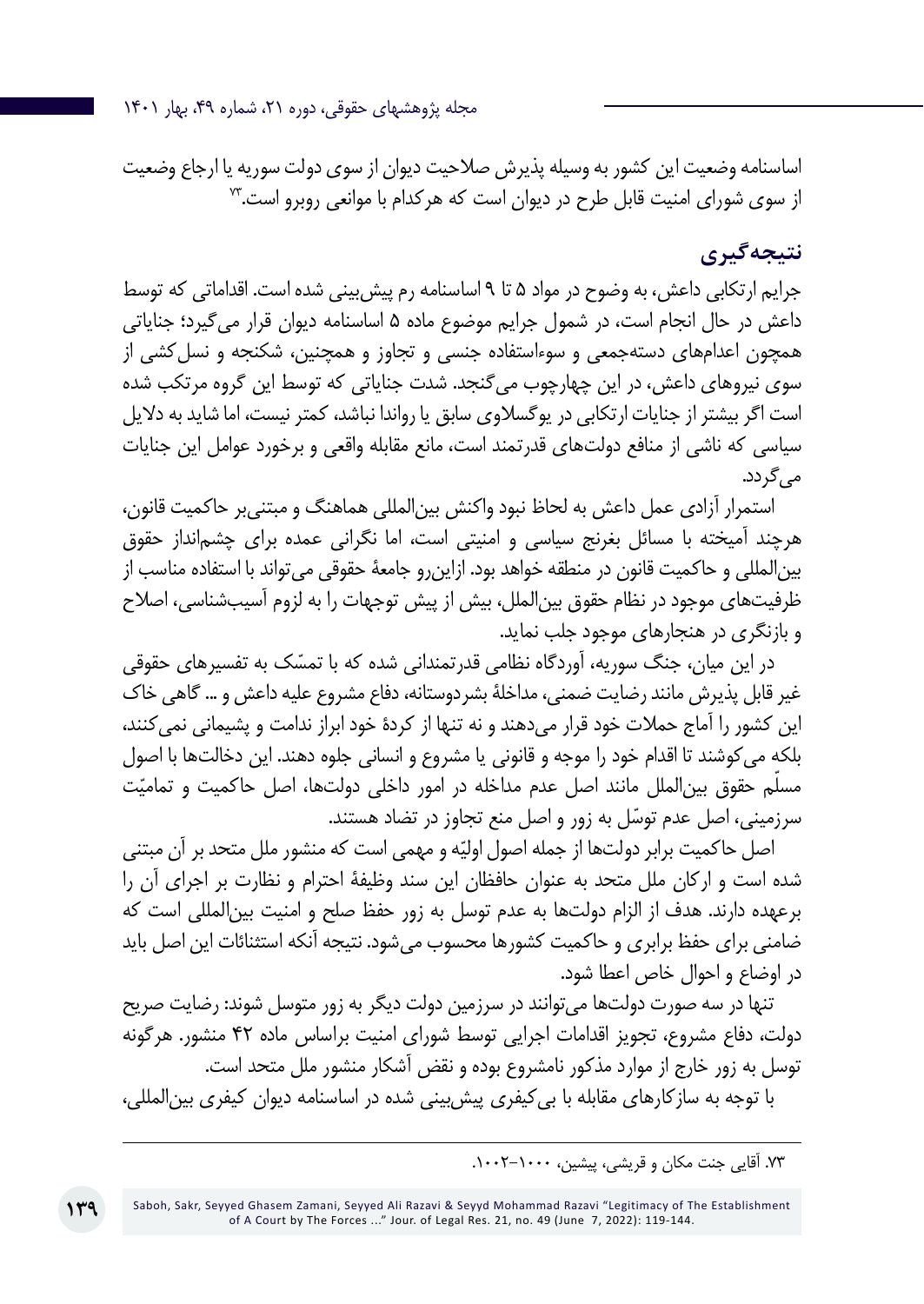حقوق کیفری بینالمللی، از میان سازکارهای مذکور، به لحاظ تئوریک ارجاع وضعیت سوریه به دیوان یا از طریق شورای امنیت یا پذیرش صالحیت دیوان از سوی دولت سوریه امکانپذیر است. لیکن به لحاظ عملی سازکار مقابله با بیکیفری در سوریه در اثنای درگیری میتواند از سوی دولت سوریه با انعقاد به یک معاهده معاضدت قضایی با یک کشور صورت گیرد؛ اما در پایان درگیریها دولت سوریه می تواند با برپایی محاکمات در دادگاه ملی با رعایت شرایط ماده ۱۷ مرتکبین (اعضای گروه تروریستی داعش) را به سزای عمل خود برساند؛ بنابراین تشکیل دادگاه کیفری بین المللی توسط نیروهای ائتالف علیه داعش برای محاکمه دستگیرشدگان اعضای این گروه تروریستی در زندانهای سوریه (در استان الحسکه) خلاف قواعد و مقررات حقوق بین|لملل می،باشد و موجب مسؤولیت بینالمللی این کشورها است.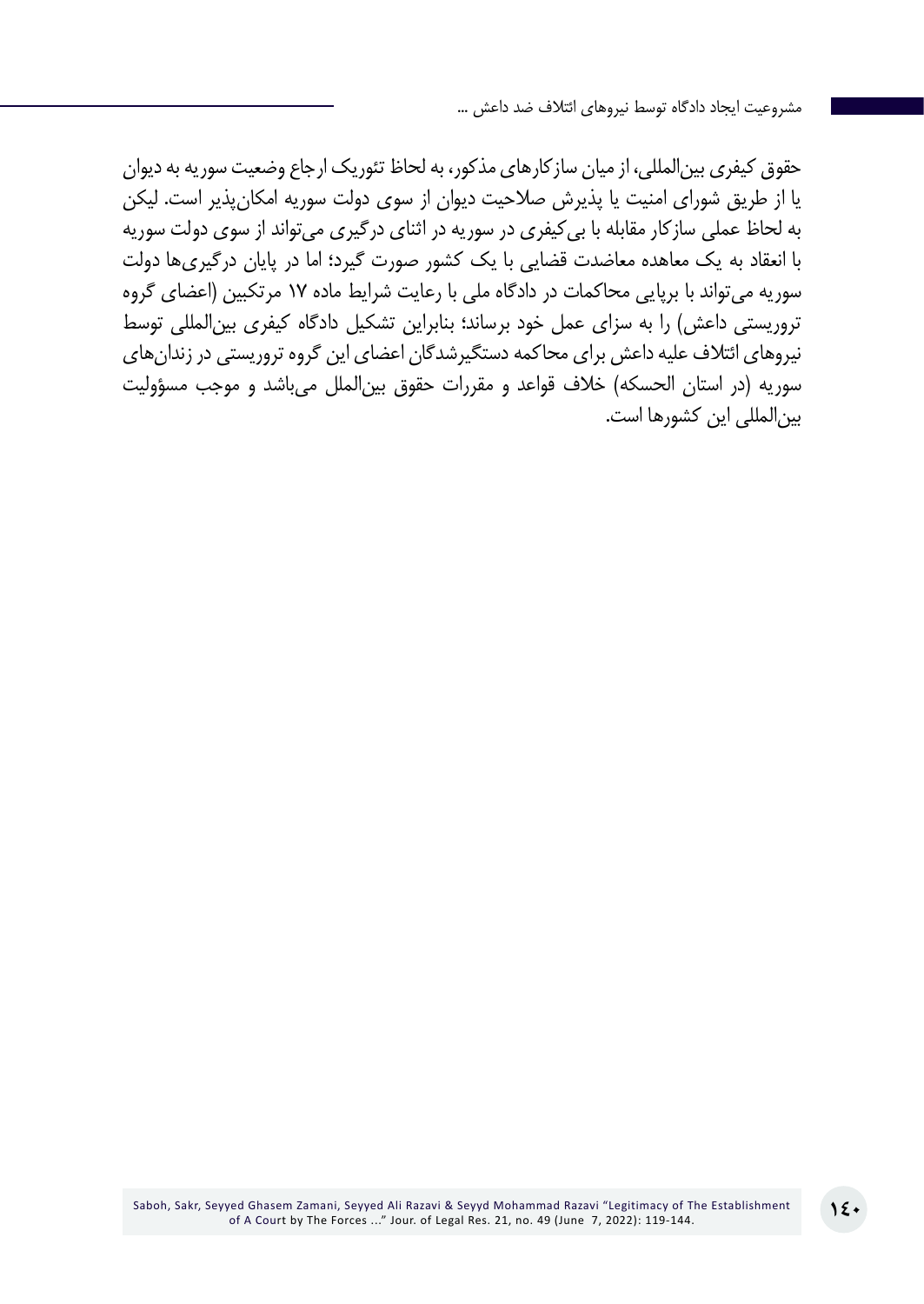**فهرست منابع**

الف) منابع فارسی – ابراهیمی، نصرالله. «درآمدی بر تأسیس دیوان کیفری بینالمللی و ارزیابی اساسنامه آن»، *مجله حقوقی*  $\mu$ بین /الملله 27(١٣٧٧): ۲۴۲۵–۲۴۲۵. – ابوالحسن شیرازی، حبیبالله. «رویکرد شورای امنیت در مواجهه با بحران کشور اسلامی سوریه (۲۰۱۶– (۲۰۱۱)»، فصلنامه پژوهش های جهان اسلام ۱۳۹۴): ۵۱-۸۶. – اردبیلی، محمدعلی. ح*قوق بین الملل کیفری؛ گزیده مقالات ۲*، ویرایش اول. تهران: بنیاد حقوقی میزان،  $.149.$ - آزمایش، علی. مفهوم بیکیفری در حقوق بینالمللی، مجموعه مقاالت همایش مقابله با بیکیفری و س*ازمان ملل متحد*، ویرایش اول. تهران: انجمن ایرانی مطالعات سازمان ملل متحد، ۱۳۸۷. - آقایی جنت مکان، حسین و سید محمد جعفر قریشی. »سازکارهای حقوقی کیفری بینالمللی برای محاکمه تروریستهای تکفیری در سوریه»، *مجله سیاست خارجی ۱۰۷*(۱۳۹۲): ۹۸۹–۱۰۱۱. – بهمنی قاجار، محمدعلی. «بررسی حقوقی مداخلات خارجی در سوریه». *مطالعات راهبردی جهان اسلام*  $.17 - 1.0$ : (1391) - جاوید، محمد جواد و عقیل محمدی. »نسبت اصل عدم مداخله در حقوق بينالملل معاصر و اصل حمايت از مستضعفين در حقوق اسلامي». *فصلنامه مطالعات حقوقی* ۵(۱۳۹۲): ۸۹–۸۸. - جانیپور، مجتبی و سکینه خانعلیپور واجارگاه. »ارجاع جنایتهای بینالمللی به دیوان کیفری بینالمللی توسط شورای امنیت و آثار آن». *فصلنامه مطالعات حقوقی (۱*۳۸۹): ۱-۳۶. - حبیباهلل، محمدجعفر و محمد توحیدیفر. »اختیارات شورای امنیت سازمان ملل متحد در حفظ صلح و امنیت بین المللی»، *مجله دادرسی* ۳۰(۱۳۸۰)ک ۲۲-۱۶: - خالقی، علی و امیر مسعود مظاهری، »عدم تمایل دولت به رسیدگی: یکی از مبانی قابلیت پذیرش موضوع در دیوان کیفری بین|لمللی»، *فصلنامه حقوق، مجله دانشکده حقوق و علوم سیاسی* ۳(۱۳۹۱): ۱۵۹–۱۷۶. - دلخوش، علیرضا. مقابله با جرایم بینالمللی تعهد دولتها به همکاری. ویرایش اول. تهران: مؤسسه مطالعات و پژوهشهای حقوقی شهر دانش، .1390 - دیهیم، علیرضا. درآمدی بر حقوق کیفری بینالمللی. ویرایش دوم. تهران: دفتر مطالعات سیاسی و بین|لمللی، مرکز چاپ و انتشارات وزارت امور خارجه، ۱۳۸۴. - روحاني،کارن و فرید سلطان قیس. »عملکرد داعش از دیدگاه قواعد حقوق اسالمی وحقوق بینالملل بشردوستانه». *فصلنامه پژوهش تطبیقی حقوق اسلام و غرب* ۴(۱۳۹۶): ۲۵-۵۲. - زمانی، سید قاسم و هاله حسین اکبرنژاد. »اصل صالحیت جهانی در آینه دیوان کیفری بینالمللی«. فصلنامه پژوهش حقوق و سیاست ۱۳۸۶/۶۴ (۱۳۸۸): ۲۰۳-۲۴۳. - زماني، سید قاسم. صالحیت جهانی و بی کیفری؛ مجموعه مقاالت همایش مقابله با بی کیفری و سازمان *ملل متحد*. چاپ اول. تهران: انجمن ایرانی مطالعات سازمان ملل متحد، ۱۳۸۷. - شبرنگ، محمد. منشور سازمان ملل متحد انگلیسی به فارسی به انضمام اعالمیه حقوق بشر. ویرایش اول. تهران: انتشارات دانشور، .1382 – صابر، محمود و ولی الله صادقی. «آموزهشناسی مسأله صلاحیت دیوان کیفری بین|لمللی در رسیدگی به تروریسم». *فصلنامه تعالی حقوق* ۴(۱۳۹۲): ۱۶۱–۱۶۱. – ضیائی بیگدلی، محمدرضا. *حقوق بین الملل عمومی،* ویرایش سیزدهم. تهران: انتشارات گنج دانش، ۱۳۸۹.

Saboh, Sakr, Seyyed Ghasem Zamani, Seyyed Ali Razavi & Seyyd Mohammad Razavi "Legitimacy of The Establishment of A Court by The Forces ..." Jour. of Legal Res. 21, no. 49 (June 7, 2022): 119-144.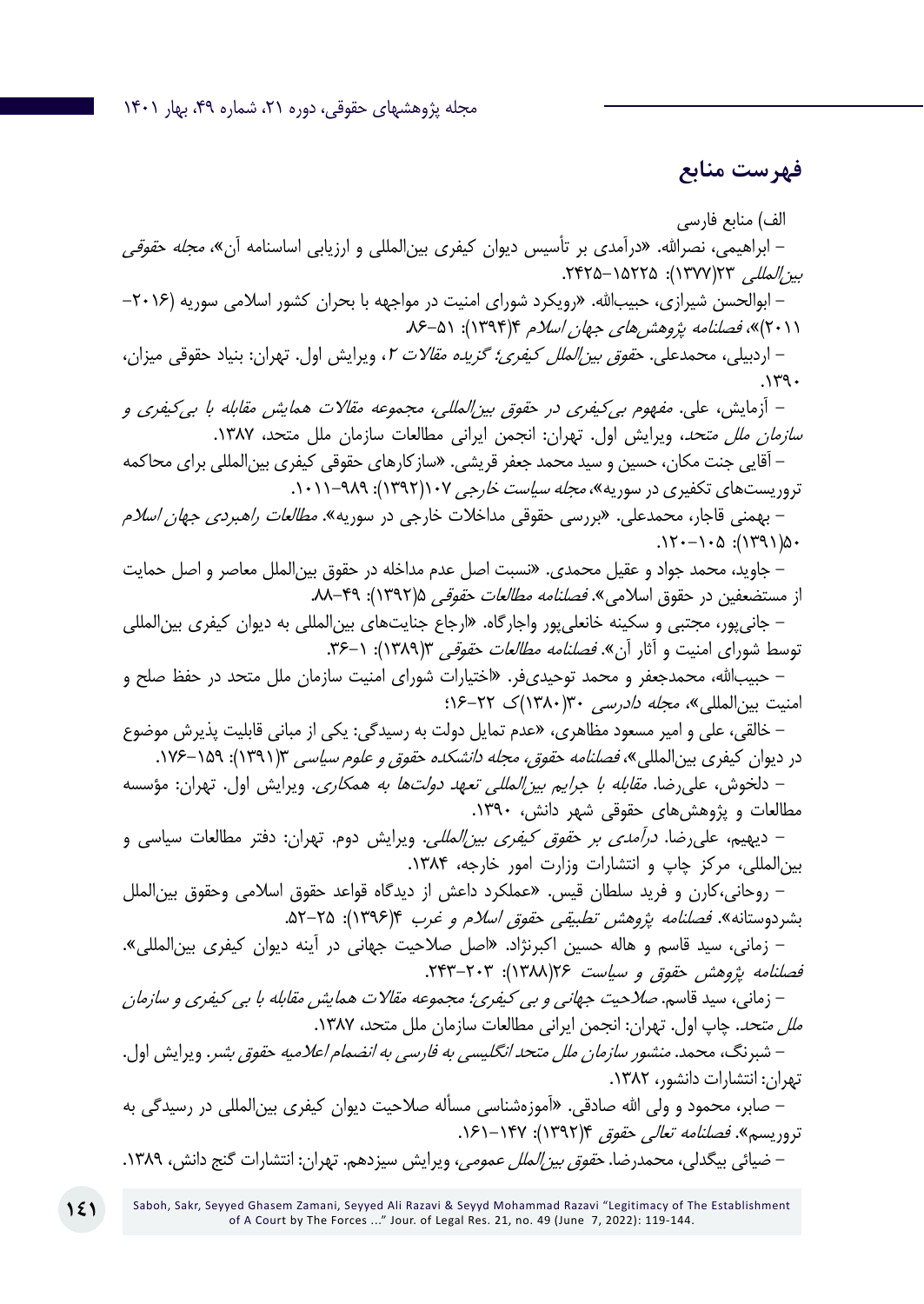- طباطبائی، سیدأحمد و زهراسادات شارق. »بررسی مشروعیت عملکرد ائتالف ضدداعش )دولت اسالمی عراق و شام) از منظر حقوق بی الملل در سوریه». *فصلنامه مطالعات حقوق عمومی* ((۱۳۹۵): ۱۷۹–۲۰۱. - طباطبائی، سیداحمد. »شورای امنیت و مداخله نظامی در لیبی: حمایت از غیر نظامیان و ایجاد منطقه ممنوعه». *فصلنامه حقوق خصوصی ۱۶(۱۳۸۹): ۲۰۵*–۲۰۵. - طلعت، آرمین و مینا شریف مرادی. داعش در ترازوی حقوق بینالملل. ویرایش اول. تهران: انتشارات خرسندی، .1395 - علیزاده، مسعود و ابراهیم رحمانی. »ظرفیتهای جامعه بینالمللی برای رویارویی با گروه تروریستی تکفیری داعش (چالشها و امیدها)»*. فصلنامه مطالعات حقوق عمومی* ۱۳۹۷/۴: ۷۶۲–۷۶۳. - عظیمی شوشتری، عباسعلی و زهرا حاجیپور. »مشروعیت داعش از منظر حقوق بینالملل و حقوق اسالم (شیعه و اهل سنت)». پ*ژوهش های دفاعی امنیتی اسلام* ۶۳(۱۳۹۶): ۶۳-۸۷. - فخر، حسین و داوود کوهی، مترجم. درآمدی بر حقوق و آیین دادرسی بینالمللی کیفری. جلد اول. چاپ اول. تهران، انتشارات مجد، .1393 - کرایر، رابرت، دانیل رابینسون، هاکان فریمن و الیزابت ویلمزهورست، درآمدی بر حقوق و آیین دادرسی بیز *المللی کیفری*. جلد اول. ترجمه حسین فخر و داوود کوهی. تهران؛ انتشارات مجد، ۱۳۹۳. – کوشا، جعفر و پیمان نمامیان، «جایگاه اعمال تروریستی در پرتو حقوق بین|لملل کیفری»، *فصلنامه حقوق* (مجله دانشکده حقوق و علوم سیاسی دانشگاه تهران) ۱۳۸۳(): ۲۳۳-۲۵۶. - کوشا، جعفر و پیمان نمامیان. »جرمانگاری تروریسم و صالحیت دیوان کیفری بینالمللی« در حق بر صلح عادلانه، به اهتمام نادر ساعد، ٣١۵- ٣٣٠. تهران، انتشارات مجمع جهانی صلح اسلامی، ١٣٨٩. - گلدوزیان، ایرج و پیمان نمامیان.»راهبرد حقوق بینالملل کیفری در مواجهه با تروریسم«. فصلنامه حقوق )مجله دانشکده حقوق و علوم سیاسی دانشگاه تهران( 7)1389(: .185-175 - مبینی، احمدرضا، جواد مبینی و پوریا عسکری. »قاعده منع توسل به زور و حمالت آمریکا و متحدانش به سوریه در خلال سال های ۲۰۱۴ تا ۲۰۱۸». *فصلنامه مطالعات حقوق عمومی* ۱(۱۳۹۹): ۳۳۱-۳۳۲. - مرادی، عبدالله. «بحران سوریه؛ امکان و امتناع مداخله بشردوستانه». *فصلنامه سیاست خارجی* ۲(۱۳۹۲):  $.05 - 0.9$ - مصفا، نسرین و مریم عبادی. »شورای امنیت و مدیریت بحرانهای منطقهای )مطالعات موردی: بحرانهای سوریه و اوکراین)». *فصلنامه سیاست* ۳(۱۳۹۷): ۷۳۳–۷۵۱. - مظاهری، امیرمسعود. اصل صالحیت تکمیلی دیوان بینالمللی کیفری. ویرایش اول. تهران: نشر میزان،  $.1491$ - میرمحمد صادقی، حسین. »بیکیفری ناشی از خألهای موجود در اساسنامه دادگاه کیفری بینالمللی« در مجموعه مقاالت همایش مقابله با بیکیفری و سازمان ملل متحد، ویرایش نخست. تهران: انجمن ایرانی مطالعات سازمان ملل متحد، .1387 - نژندی منش، هیبت اهلل، مطلب علویان و علی دادگر. »سازکارهای دیوان بینالمللی کیفری برای مبارزه با بی کیفری». *فصلنامه قضاوت ۱*۸(۱۳۹۵): ۹۱–۱۱۴. – نمامیان، پیمان و سبحان طیبی. «حقوق کودکان در مخاصمات مسلحانه»، *فصلنامه مطالعات بین المللی*  $\lim_{\omega\to 0} \int$ (۱۳۹۱): ۹۳-۱۲۴. – نمایان، پیمان. «ارزیابی سیاست کیفری بین|لمللی در رسیدگی به جنایات داعش». *فصلنامه مطالعات* راهبردی 1)1394(، .190-159

**142**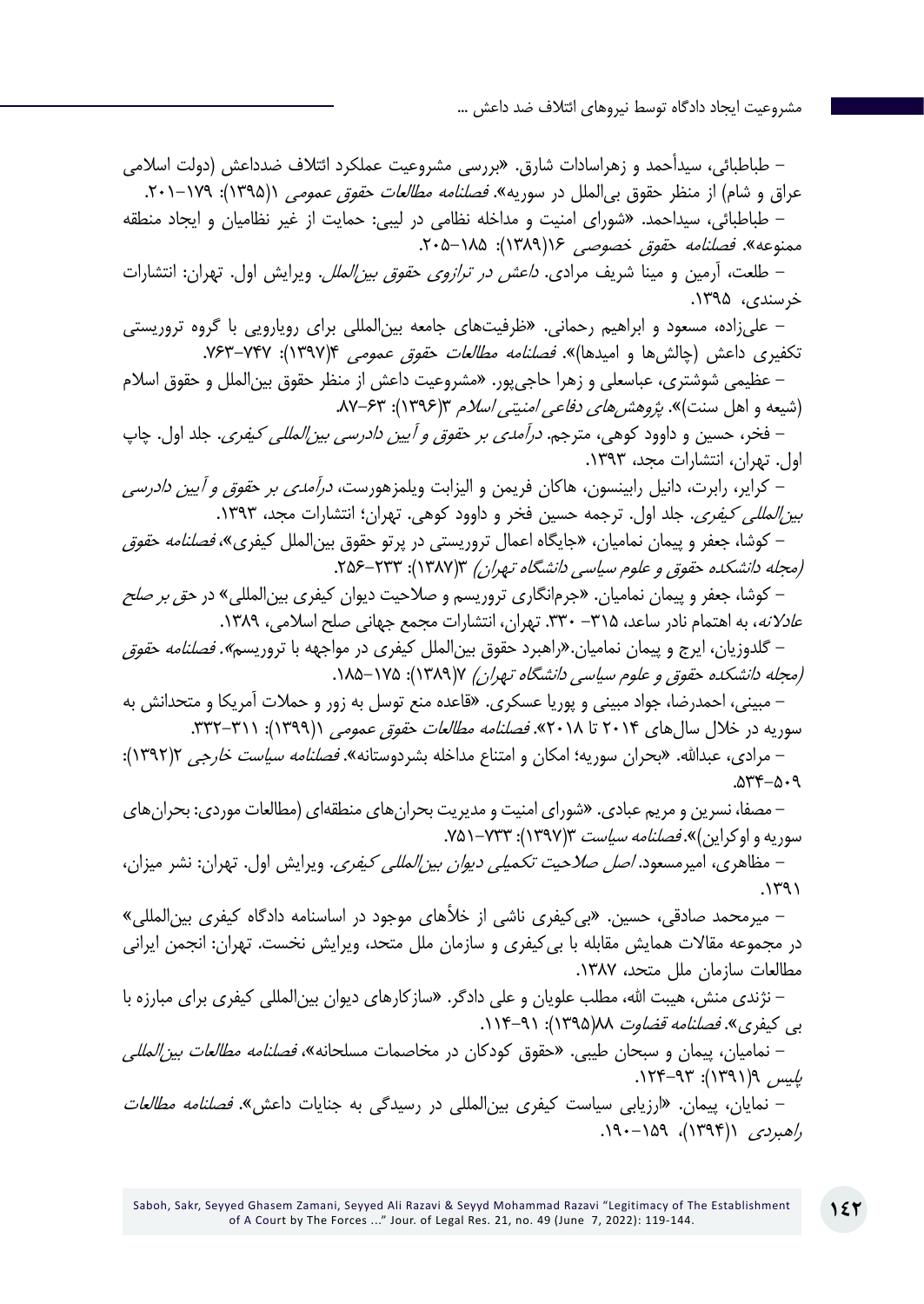#### مجله پژوهشهای حقوقی، دوره ،21 شماره ،49 بهار 1401

ب) منابع انگلیسی

- Advisory Board (1982), *Encyclopedia of Public International Law*, Vol.4, "Use of force, war and Neutrality, Peace Treaties", Amsterdam, North Holland Publishing co. 1998.

- Akande, Dapo. "the Importance of legal Criteria for Statehood: A Response to Jure Vidmar", (7/8/2013) https://www.ejiltalk.org/the-importance-of-legal-criteria-forstatehood-a-rejoinder-to-dapo-akande/

- Akande, Dapo and Marko Milanovic, "the constructive Ambiguity of the Security councils ISIS Resolution". (November 21, 2015), https://www.ejiltalk.org/the-constructive-ambiguityof-the-security-councils-isis-resolution/

- Crawford, James. *the Creation of states in International Law*. Oxford: Oxford university Press, 2007.

- European Parliamentary Research Service, the international to counter ISIL/ Daesh (the Islamic State), 17 March 2015

- Francis, Leslie P. & John G. Francis, "International criminal courts, the rule of law, and the prevention of harm: Building justice in times of injustice", In Larry May & Zachary Hoskins (eds*.), International Criminal Law and Philosophy*. UK: Cambridge University Press, 2010.

- Gutman, Roy W. "Remarks at the dinner for Boston Area International Law Professors at New England School of Law". 6 New Eng. *Intl & Comp. L. ANN*.1,2 (2002): 21-35.

- Gutman, Roy W. et al. "U.S. says air strikes on Syria are not imminent, Mcclatchy Washington Bureau", https://www.mcclatchydc.com/news/nation-world/world/ article24772195.html, 25 septamber 2014.

- Hassan, Hassan, "Political reform in Iraq ill stem the rise of Islamists". (11 jun 2014), https://www.thenational.ae/political-reform-in-iraq-will-stem-the-riseof-islamists-1.259725

Hillier, Tim. *Sourcebook on public international Law*. London: Cavendish Publishing Limited, 1998.

- Jain, Neha. *Conceptualising Internationalization in Hybrid Criminal Courts*. Singapore: Singapore Yearbook of International Law, 2009.

- Megret, Frederic. "International Criminal Law:A New Legal Hybrid?"(2003), http// papers.ssrn.com/so13/papers.Clim?Abstract–id=269382accessed3July2012

- Paulussen, Christopher. "Impunity for International Terrorists? Key Legal Questions and Practical Considerations", ICCT Research Paper (april 2012), https://www.icct.nl/app/ uploads/download/file/ICCT-Paulussen-Impunity-April-2012.pdf.

- Slomanson, William. *Fundamental Perspective on International Law*. Boston: Wadsworth, 2011.